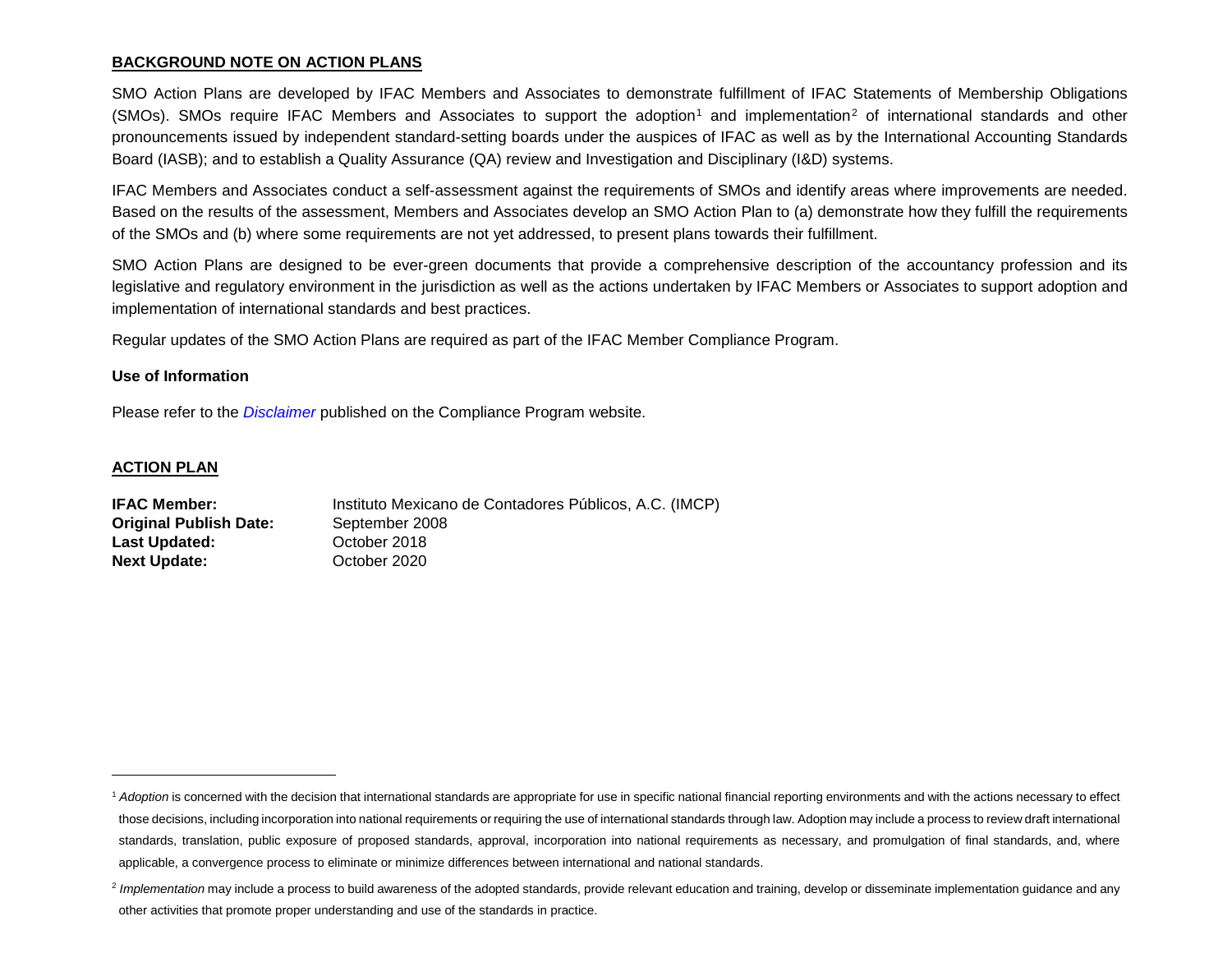# **GLOSSARY**

| <b>ANFECA</b>  | Association of Accounting Schools in Mexico                                   |
|----------------|-------------------------------------------------------------------------------|
| <b>CENEVAL</b> | National Center for Evaluation of Education                                   |
| <b>CAC</b>     | <b>IMCP's Quality Managing Commission</b>                                     |
| <b>CEC</b>     | Evaluation Council for Professional Certification,                            |
| <b>CINIFS</b>  | Mexican Council for Research and Development of Financial Reporting Standards |
| <b>CNBV</b>    | National Banking and Securities Commission                                    |
| <b>CNSF</b>    | National Insurance and Surety Commission                                      |
| <b>CONAA</b>   | <b>IMCP's Auditing and Assurance Standards Commission</b>                     |
| <b>CONAC</b>   | National Council of Accounting Harmonization                                  |
| <b>CONIF</b>   | <b>IMCP's Financial Information Standards Commission</b>                      |
| <b>CPC</b>     | <b>Certified Public Accountant</b>                                            |
| <b>CTC</b>     | IMCP's Technical Commission of Quality                                        |
| <b>DGP</b>     | <b>Federal Education Ministry</b>                                             |
| <b>EDs</b>     | <b>Exposure Drafts</b>                                                        |
| <b>GAASs</b>   | Mexican General Accepted Auditing Standards                                   |
| <b>IAASB</b>   | International Auditing and Assurance Standards Board                          |
| <b>IAESB</b>   | International Accounting Education Standards Board                            |
| <b>IASCF</b>   | International Accounting Standards Committee Foundation                       |
| <b>IEPS</b>    | <b>International Education Practical Statements</b>                           |
| <b>IESs</b>    | International Education Standards for Professional Accountants                |
| <b>IESBAs</b>  | International Ethics Standards Board for Accountants                          |
| <b>IFRSs</b>   | <b>International Financial Reporting Standards</b>                            |
| <b>IMCPs</b>   | Mexican Institute of Public Accountants                                       |
| <b>IPSASs</b>  | <b>International Public Sector Accounting Standards</b>                       |
| <b>IPSASB</b>  | International Public Sector Accounting Standards Board                        |
| <b>ISA</b>     | <b>International Auditing and Assurance Standards</b>                         |
| <b>ISQC</b>    | <b>International Standard of Quality Control</b>                              |
| <b>NEC</b>     | National Executive Committee of the IMCP                                      |
| QA             | <b>Quality Assurance</b>                                                      |
| <b>NFPCs</b>   | <b>Mexican Education Standards</b>                                            |
| <b>SMEs</b>    | Small and Medium Enterprises                                                  |
| <b>SMOs</b>    | <b>Statements of Membership Obligations</b>                                   |
| <b>SMPs</b>    | <b>Small and Medium Practices</b>                                             |
| <b>WB</b>      | <b>World Bank</b>                                                             |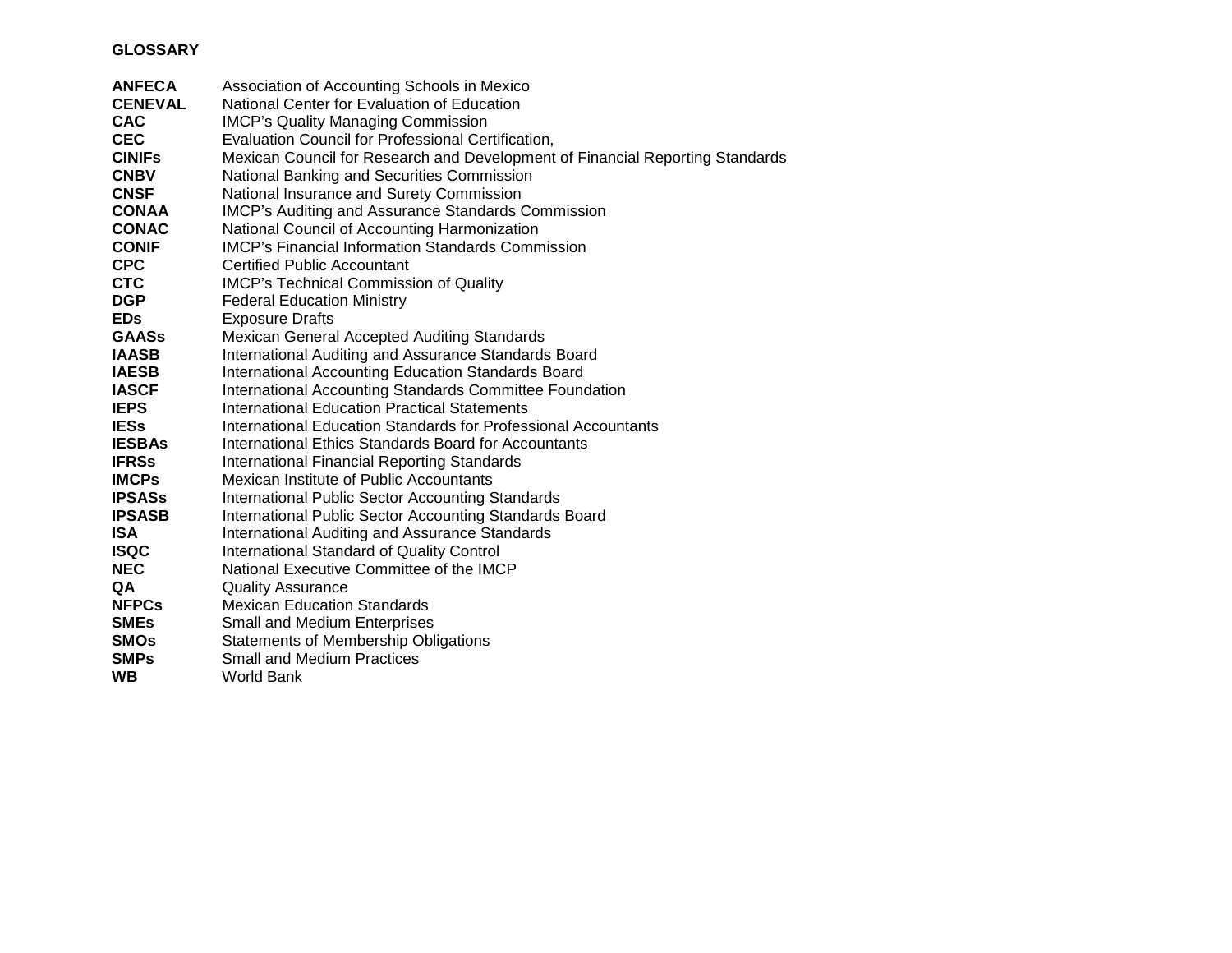#### **General Background:**

### *Regulatory and Standard Setting Framework*

The IMCP is a federation founded in 1923, which is composed of 60 professional associations that bring together more than 20,000 CPAs around the country. The IMCP is a standard-setting institution. For instance, the first IMCP Code of Ethics was drafted in 1925. IMCP develops its own Code of Ethics with a process to eliminate differences between IMCP's Code and ethical requirements set out in the IESBA Code of Ethics. Every member of the IMCP must adopt the code for its members to belong to the IMCP. For over 30 years, the IMCP was the accounting standard setter for Mexico, and has delegated this function to the independent Mexican Board for Research and Development of Financial Reporting Standards (CINIF). For more than 20 years, the IMCP has maintained a continuing professional education program, which has served as the basis for the CPA professional certification created in 1998. In 2005, the IMCP became the first institution in Mexico to receive the certificate of suitability to act as a certification by the Secretary of Public Education.

Until 2011, Mexican General Accepted Auditing Standards (Mexican GAAS) were developed by the IMCP's Auditing and Assurance Standards Commission (the Commission or CONAA) first established in 1955. In 2012, the IMCP successfully adopted and implemented the ISA's. IMCP follows IAASB work program and its due process includes review of draft and revised IAASB pronouncements. Until 2010, IAASB Handbook was translated by IMCP into Spanish in accordance with IFAC's Translation Policy and published annually and starting 2011, the IMCP participates in the Spanish review translation committee together with other Latin American countries.

The IMCP was one of the founding members of both the International Accounting Standards Committee in 1973—of which it remained an active member until that institution was succeeded by the IASB in 2001—and the International Federation of Accountants (IFAC) in 1977.

## *IMCP Governance Framework*

The highest authority of the IMCP resides in the General Assembly of Members, comprised of all professional accountants that are members of the associations that are part of the IMCP. The governing body is constituted by the Governing Board composed of the National Executive Committee and the Presidents of the 60 federated associations.

The Governing Board delegates its authority through directives in the National Executive Committee, which consists of the President, the Senior Vice President, nine Vice Operating five Regional Vice Presidents, Secretary, Treasurer and Deputy Treasurer. Compliance is the responsibility of auditors and their administration by the Executive Director.

### *Challenges and Key Success Factors*

IMCP has a voluntary membership and it does not have the legal authority to change the educational standards or change the accounting education curriculum. Therefore, its capacity to disseminate the adoption of international standards and to implement new education standards is limited. IMCP faces the challenges of educating and ensuring the adequate implementation of international standards and faces the challenge of the ongoing implementation efforts for the QA program.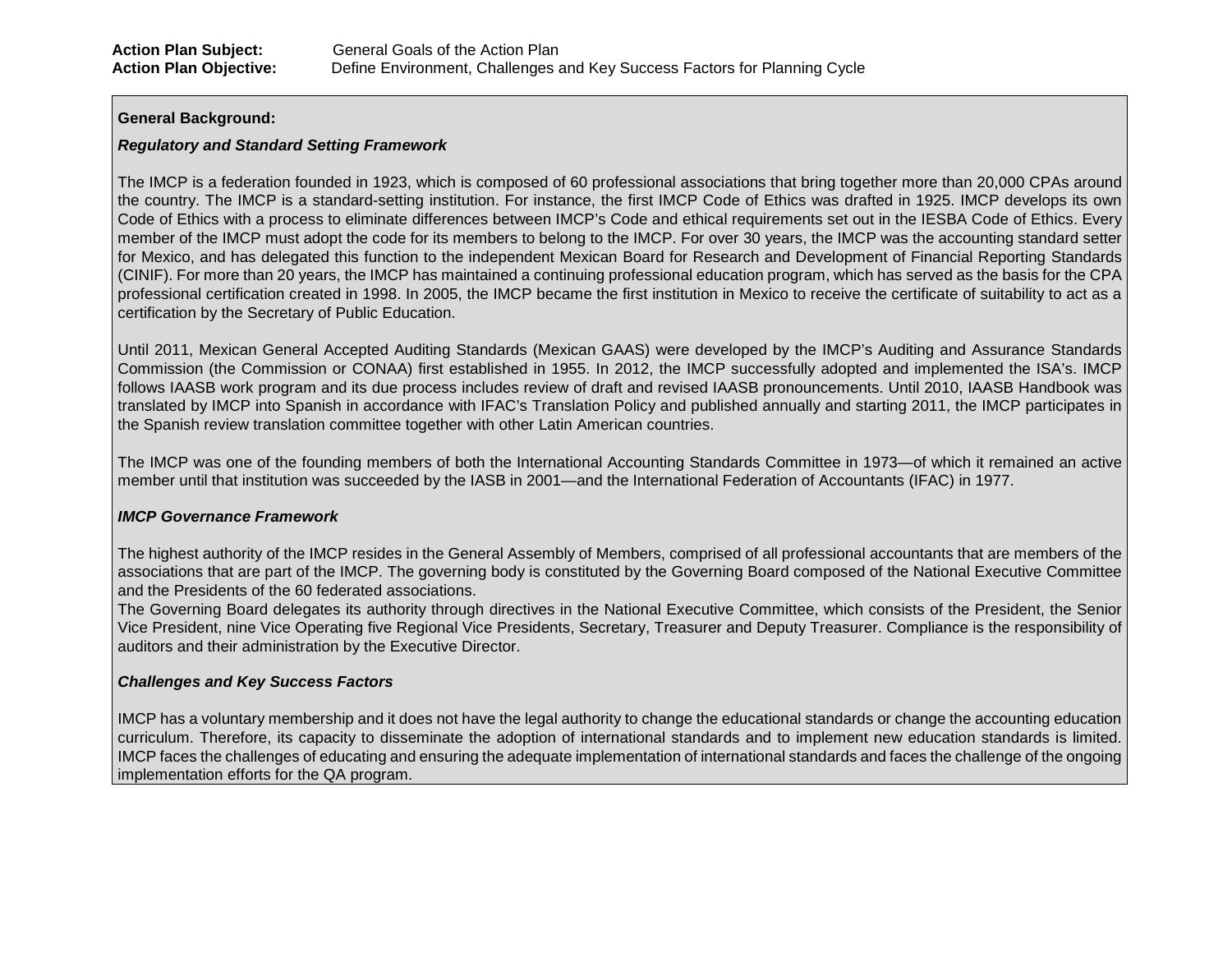#### **Background:**

In 2002, the Mexican Institute of Public Accountants (IMCP) planned to introduce a mandatory quality assurance (QA) review program for IMCP members performing audits of public interest companies. The program was planned to be managed by an independent body established by IMCP and relevant regulators (including the National Banking and Securities Commission (CNBV) and the National Insurance and Surety Commission (CNSF). The IMCP finalized the development of a specific program to address start-up of an independent Quality Control Oversight Board, but implementation has been delayed by federal authorities primarily because of funding issues.

In late 2005, the Mexican Securities Act was passed and required the establishment of a QA. A standard was issued in 2009 by the Auditing and Assurance Standards Committee for the Quality Control for Firms that Perform Audits and Reviews of Historical Financial Information, and Other Assurance and Related Services Engagements and is effective since January 1, 2010.

QA reviews initiated on the second quarter of 2012, in compliance with SMO1. As a consequence, we believe that not only a review of all of the components of the system of quality control but engagement performance has been carried out during 2016, 2017 and during the first and second quarter of 2018. Only IMCP CPCs (Contador Publico Certificado – CPC) and firm's member can perform audits of public interest companies registered with the National Banking and Securities Commission (CNBV) and the National Insurance and Surety Commission (CNSF) – effectively the principle public interest entities in Mexico.

Additionally, a detailed working plan is completed and contemplates a train the trainers' sessions that have been held in different locations (Mexico City, Monterrey and Guadalajara) from the Q1, 2015 and have replicated in most of the remaining IMCP´s local chapters during 2016 and 2017.

| <b>Start Date</b> | <b>Actions</b>                                                                                                                                                                                                                                                                                                                                                                                                                                                                                                                                                                                                                                                                                                                                                                    | <b>Completion</b><br>Date         | <b>Responsibility</b>                                                  | <b>Resource</b>                                                                                        |
|-------------------|-----------------------------------------------------------------------------------------------------------------------------------------------------------------------------------------------------------------------------------------------------------------------------------------------------------------------------------------------------------------------------------------------------------------------------------------------------------------------------------------------------------------------------------------------------------------------------------------------------------------------------------------------------------------------------------------------------------------------------------------------------------------------------------|-----------------------------------|------------------------------------------------------------------------|--------------------------------------------------------------------------------------------------------|
|                   |                                                                                                                                                                                                                                                                                                                                                                                                                                                                                                                                                                                                                                                                                                                                                                                   |                                   |                                                                        |                                                                                                        |
|                   |                                                                                                                                                                                                                                                                                                                                                                                                                                                                                                                                                                                                                                                                                                                                                                                   |                                   |                                                                        |                                                                                                        |
| 8/1/09            | Start QA reviews.<br>This review except for the four plus two firms were<br>focused primarily on verifying the fulfilling of quality<br>control system, including the six elements of the<br>system, not including the review of the working<br>papers that support the presentation of the reports<br>submitted.<br>The results of the reviews were discussed in detail<br>with those responsible for quality control of each firm<br>and reports have been delivered mostly in this case<br>including a report of the key findings that were<br>detected in the review.<br>During 2016 twelve firms were reviewed including<br>the six elements of the systems and a sample of<br>work papers. Inspections were performed and<br>documented using the software developed by the | Started on<br>Q <sub>2</sub> 2012 | IMCP's Quality of<br>the Professional<br>Practice VP                   | <b>IMCP's Quality Managing</b><br>Commission (CAC) and<br><b>Quality Technical</b><br>Commission (CTC) |
|                   |                                                                                                                                                                                                                                                                                                                                                                                                                                                                                                                                                                                                                                                                                                                                                                                   | IMCP.                             | Perform and promote a quality assurance review in accordance with SMO1 |                                                                                                        |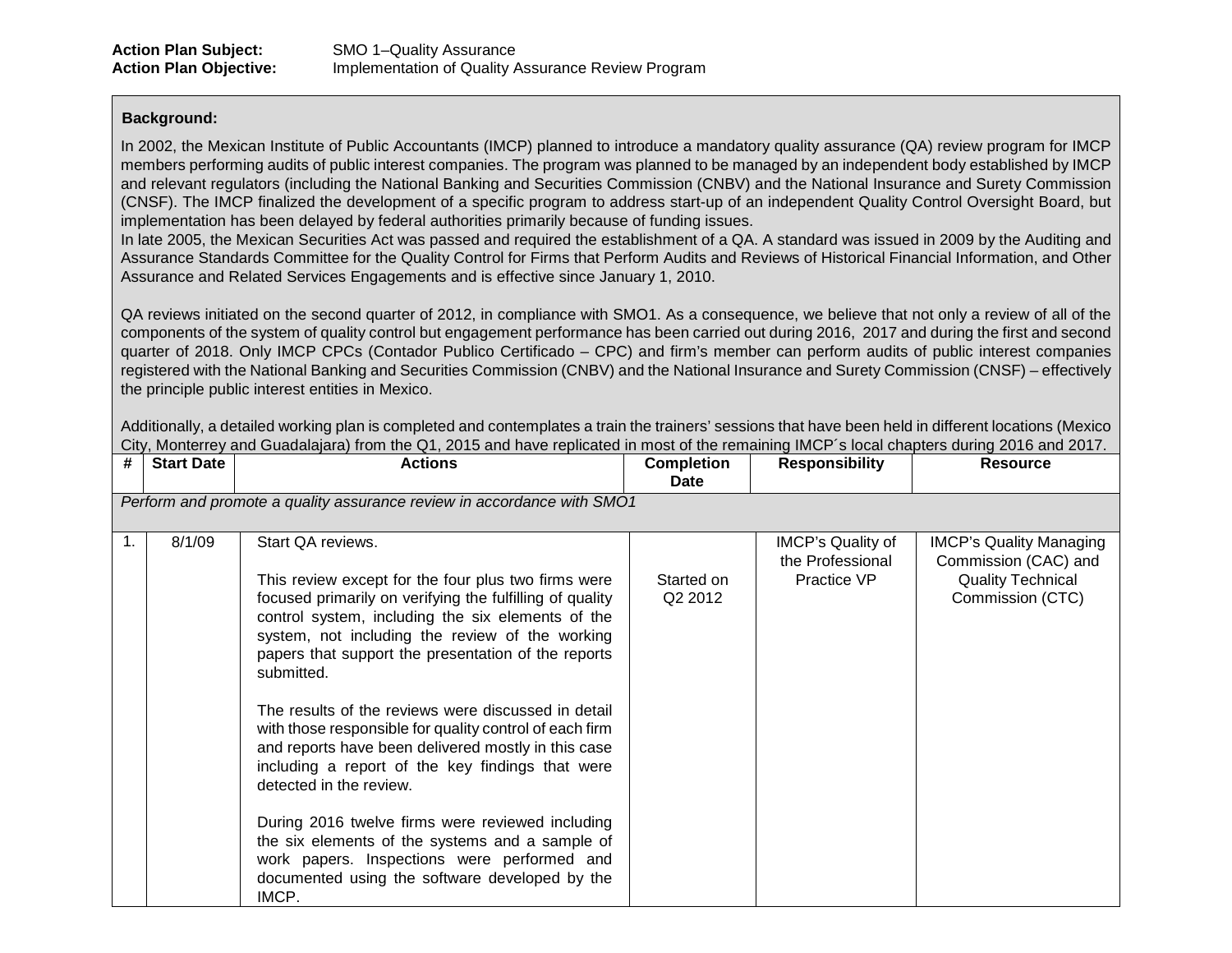|    |                                  | The working plan for 2017 includes inspecting 66<br>firms across the country ranging firms' sizes<br>between 3 and up to 19 partners.                                                                                                                                                                                                                                |                                        |                                                                                                |                                                                                                                |
|----|----------------------------------|----------------------------------------------------------------------------------------------------------------------------------------------------------------------------------------------------------------------------------------------------------------------------------------------------------------------------------------------------------------------|----------------------------------------|------------------------------------------------------------------------------------------------|----------------------------------------------------------------------------------------------------------------|
|    | <b>Implementation Activities</b> |                                                                                                                                                                                                                                                                                                                                                                      |                                        |                                                                                                |                                                                                                                |
| 2. |                                  | The working plan includes a train the trainers'<br>session that will be held in three different locations<br>(Mexico City, Monterrey and Guadalajara) from Q1,<br>2015.<br>Besides the training session held in the three main<br>cities, more sessions took place in different cities.<br>Training sessions will continue during 2017and<br>2018, in new locations. | Completed<br>In Process -<br>recurring | IMCP's Quality of<br>the Professional<br><b>Practice VP</b>                                    | CTC and CAC                                                                                                    |
|    |                                  | <b>Maintaining Ongoing Processes</b>                                                                                                                                                                                                                                                                                                                                 |                                        |                                                                                                |                                                                                                                |
| 3. | Ongoing                          | Continue to ensure that IMCP's QA review is<br>operating effectively and continues to be in line with<br>the revised SMO 1 requirements. This includes<br>periodic review of the operation of the quality review<br>system and updating the Action Plan for future<br>activities where necessary.                                                                    | Ongoing                                | <b>IMCP's Legislative</b><br><b>VP</b><br>IMCP's Quality of<br>the Professional<br>Practice VP | <b>CTC</b>                                                                                                     |
| 4. | Ongoing                          | Design and implementation of the software to<br>monitor Firms registration a data updating as well as<br>Quality Control reviews. Software continue to be a<br>key element in the control of Firms registration and<br>now is being used on field for Quality Control<br>reviews.                                                                                    | Ongoing                                | IMCP's Quality of<br>the Professional<br>Practice VP<br><b>NEC</b>                             | <b>CTC</b>                                                                                                     |
| 5. | Ongoing                          | Promote with Mexican regulators and authorities the<br>start-up of an independent Quality Control Oversight<br>Board.                                                                                                                                                                                                                                                | Ongoing                                | <b>NEC</b><br>Mexican regulators<br>and authorities                                            | <b>Mexican Government</b><br><b>Regulatory entities</b><br>Mexican listed companies<br><b>Accounting Firms</b> |
|    |                                  | Review of IMCP's Compliance Information                                                                                                                                                                                                                                                                                                                              |                                        |                                                                                                |                                                                                                                |
| 6. | Ongoing                          | Perform periodic review of IMCP's response to the<br>IFAC Compliance Self-Assessment questionnaires<br>and update sections relevant to SMO 1 as<br>necessary. Once updated, inform IFAC Compliance<br>staff about the updates in order for the Compliance<br>staff to republish updated information.                                                                 | Ongoing                                | <b>IMCP's Legislative</b><br>Vice President (VP)                                               | IMCP's Quality of the<br><b>Professional Practice VP</b><br><b>CTC</b>                                         |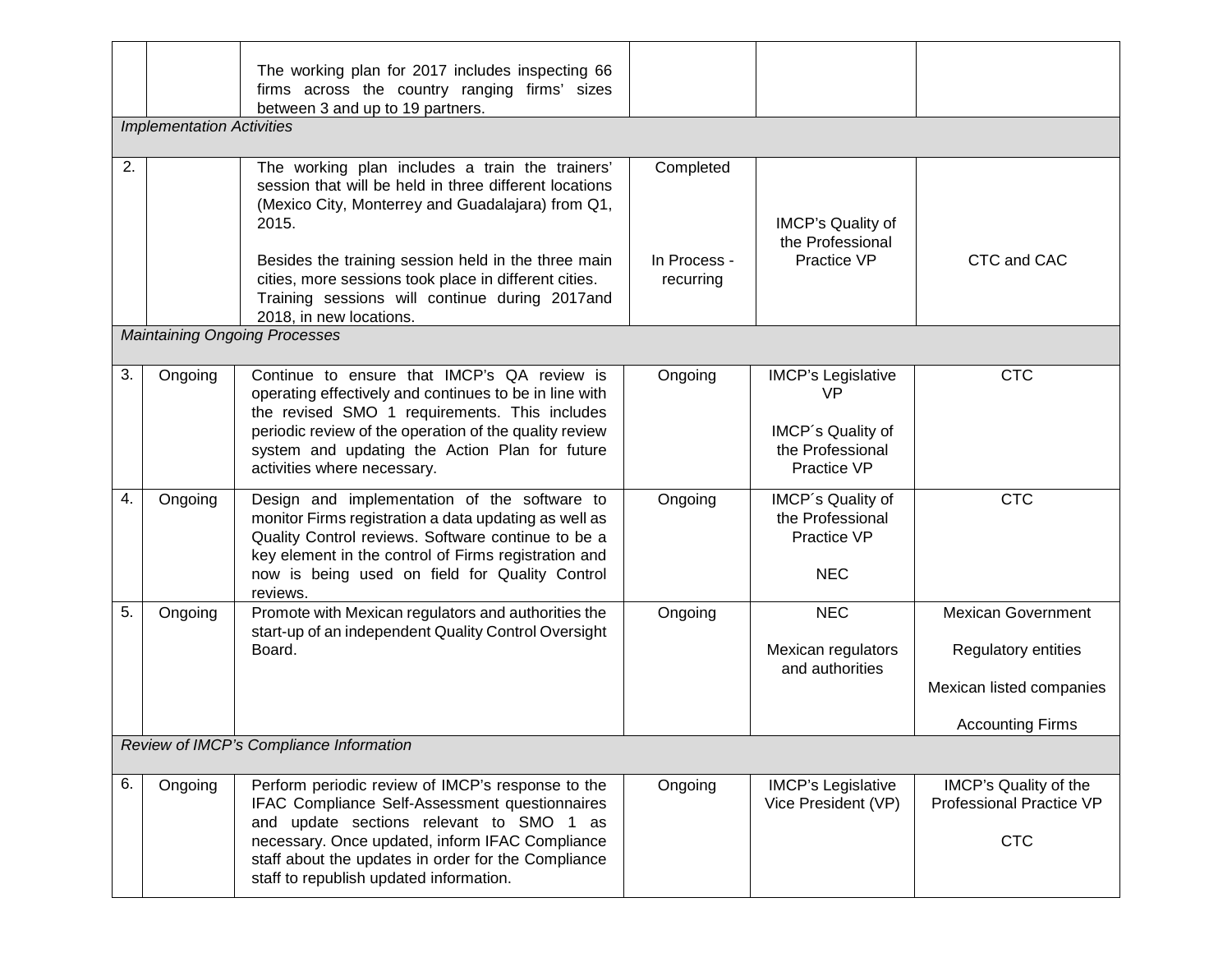# **Main Requirements of SMO 1**

| <b>Requirements</b>                                                                                                                                                               | Y                       | N | <b>Partially</b> | <b>Comments</b>                                                                    |
|-----------------------------------------------------------------------------------------------------------------------------------------------------------------------------------|-------------------------|---|------------------|------------------------------------------------------------------------------------|
| <b>Scope of the System</b><br>1. At a minimum, mandatory QA reviews are<br>required for all audits of financial statements.                                                       | Υ                       |   |                  |                                                                                    |
| <b>Quality Control Standards and Other Quality</b><br><b>Control Guidance</b><br>2. Firms are required to implement a system of                                                   | Υ                       |   |                  |                                                                                    |
| quality control in accordance with the quality<br>control standards.                                                                                                              |                         |   |                  |                                                                                    |
| Most up to date versions of ISQC 1 and other<br>3.<br>relevant ISA are adopted as the quality<br>control standards.                                                               | Υ                       |   |                  |                                                                                    |
| Member Body assists firms in understanding<br>4.<br>the objectives of quality control and in<br>implementing and maintaining appropriate<br>systems of quality control.           | Y                       |   |                  |                                                                                    |
| <b>Review Cycle</b>                                                                                                                                                               |                         |   |                  |                                                                                    |
| 5. A cycle-based, risk-based, or a mixed<br>approach for selecting firms for QA review is<br>used.                                                                                | Υ                       |   |                  |                                                                                    |
| 6. For cycle-based approach, quality control<br>reviews are required to take place at least<br>every six years (and every three years for<br>audits of public interest entities). | Y                       |   |                  |                                                                                    |
| <b>QA Review Team</b>                                                                                                                                                             | Y                       |   |                  | Evidence on independence is documented using the software                          |
| Independence of the QA Team is assessed<br>7.<br>and documented.                                                                                                                  |                         |   |                  | developed by the IMCP.                                                             |
| 8. QA Team possesses appropriate levels of<br>expertise.                                                                                                                          | Y                       |   |                  | Expertise of the QA Team is documented using the software<br>developed by the IMCP |
| <b>Reporting</b>                                                                                                                                                                  | $\overline{\mathsf{Y}}$ |   |                  | All evidence is documented using the software developed by<br>the IMCP.            |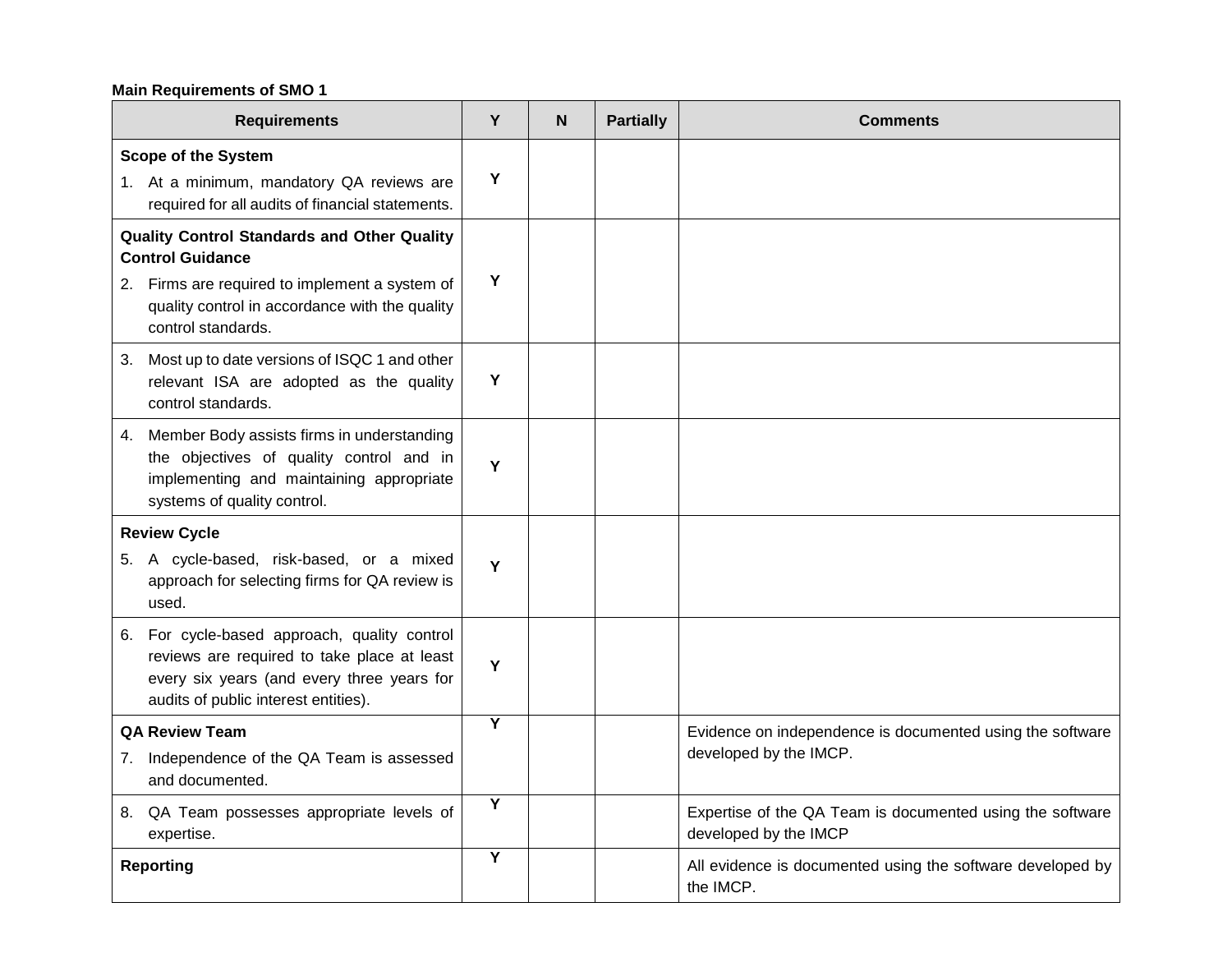| <b>Requirements</b>                                                                                                                                                                                           | Y                       | N | <b>Partially</b> | <b>Comments</b>                                                                                                                                                                                                                                                   |
|---------------------------------------------------------------------------------------------------------------------------------------------------------------------------------------------------------------|-------------------------|---|------------------|-------------------------------------------------------------------------------------------------------------------------------------------------------------------------------------------------------------------------------------------------------------------|
| Documentation of evidence supporting the<br>9.<br>quality control review report is required.                                                                                                                  |                         |   |                  |                                                                                                                                                                                                                                                                   |
| 10. A written report is issued upon conclusion of<br>the QA review and provided to the<br>firm/partner reviewed.                                                                                              | Y                       |   |                  | Reports are delivered after the QA review is concluded and a<br>copy is documented using the software developed by the<br>IMCP.                                                                                                                                   |
| <b>Corrective and Disciplinary Actions</b><br>11. Reviewed firms/partners are required to<br>timely<br>adjustments<br>make<br>to<br>meet<br>recommendations from the review report.                           | Y                       |   |                  | Standard requires that firms develop and deliver an Action<br>Plan covering recommendation.                                                                                                                                                                       |
| 12. QA review system is linked to the<br>Investigation and Discipline system.                                                                                                                                 | $\overline{\mathsf{Y}}$ |   |                  | IMCP's Quality of the Professional Practice VP, can issue and<br>is allow to issue sanction and admonitions. Depending on the<br>communicated to the<br>seriousness of the matter is<br>Investigation and Discipline system. (Local and National Honor<br>Boards) |
| <b>Consideration of Public Oversight</b><br>13. The body responsible for QA reviews<br>cooperates with its oversight body and<br>shares information on the functioning of the<br>QA review system, as needed. |                         |   |                  | In Mexico there is not an oversight body, such as the PCAOB<br>in the USA.<br>N/A                                                                                                                                                                                 |
| <b>Regular Review of Implementation and</b><br><b>Effectiveness</b>                                                                                                                                           | Y                       |   |                  | This is a continuous process                                                                                                                                                                                                                                      |
| 14. Regular reviews of implementation and<br>effectiveness of the system are performed.                                                                                                                       |                         |   |                  |                                                                                                                                                                                                                                                                   |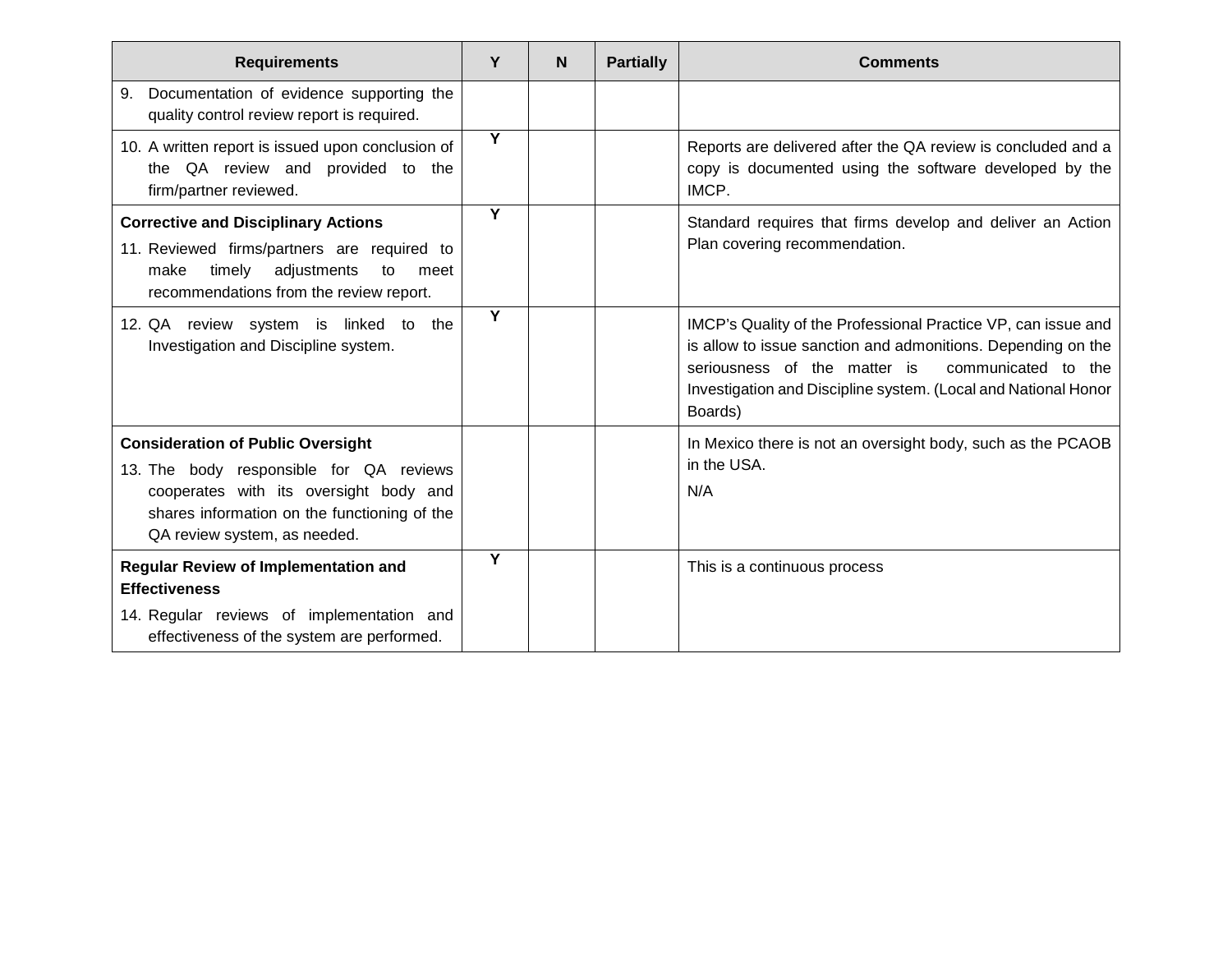<span id="page-7-1"></span><span id="page-7-0"></span>

| <b>Action Plan Subject:</b>   | SMO 2-International Education Standards for Professional Accountants and Other Pronouncements issued by the<br>IAESB |
|-------------------------------|----------------------------------------------------------------------------------------------------------------------|
| <b>Action Plan Objective:</b> | Introduction of final examination and practical experience for non-certified members                                 |

#### **Background:**

A license to practice public accountancy, awarded by the Ministry of Education for holders of at least a Bachelor of Arts (BA) degree in Accounting, is the only requirement to become a member of the IMCP. Membership in the IMCP is voluntary and consists of certified and non-certified members. In 1999, the IMCP introduced voluntary general certification of public accountants (*Contador Publico Certificado* – CPC[3\)](#page-7-0). Although this certification is voluntary, only CPCs can perform audits of public interest companies registered with CNBV and CNSF – effectively the principle public interest entities in Mexico. Additionally, in response to the needs of society of specialized professionals, in 2009 at the meeting of the National Executive Committee of the IMCP, the Certified by Disciplines<sup>[4](#page-7-1)</sup> project was approved. In 2010, the IMCP, together with some institutions created the Evaluation Council for Professional Certification (CEC), with the purpose of operating as a rector of the Certification exams for disciplines. In January, 2011, the Certification Examinations for Disciplines begin to be applied, which is open to all professional IMCP members or not, who are in some discipline(role) to be certified.

The IMCP planned initially to issue the final version of Mexican Education Standards, aligned with IES as applicable by 2012. After the Clarity Project of the IAESB, the IMCP is working for the implementation of IES 2015

A new translation of IES 1-8 was done in 2015 using the methodology of IFAC's TRADOS system, which is applicable to all the international standards issued by IFAC, but it resulted not completely applicable and acceptable translation to the academic sector, fortunately some members of the IAESB were sensible to this matter and the Joint Education Commission ANFECA/IMCP was permitted to prepare a non-official translation of IES 1-8, only applicable to the Mexican academic and professional sectors.

For better understanding (and acceptance) in the Mexican academic sector, it was agreed with ANFECA the change to International Education Pronouncements (PIF in Spanish) instead of International Education Standards (IES); in its National Directive Board meeting held on May 17, 2016, ANFECA approved the 1-8 International Education Pronouncements.

IMCP is a very active promoter of IES 2015 (PIF) with stakeholders like universities, professional accountant and regulators. IMCP has published articles to rise awareness about the importance of the adoption of IES. With universities IMCP participated in reviewing some accounting education programs. IMCP participated with regulators, as a member of the Consultative Advisory Board (Comisión Técnica Consultiva de Contaduría) and create and integrate a document about a competence framework, aligned with IES 2015 that is useful as a guide for the institutions, who want to create new accounting education programs.

By the other hand, related with CPD activities, A CPC in order to maintain their professional competence that is appropriate to their work. A CPC needs to complete at least 65 hours of relevant professional development activity in each year. This is the same requirement for the specialized

<sup>&</sup>lt;sup>3</sup> The education of a CPC is aligned with IES 2015 because to obtain the denomination of CPC an aspirant to professional accountant needs to conclude an undergraduate program in accounting and have a period of practical experience at least of three years, and take a comprehensive examination in accounting topics that includes financial accounting and reporting, cost accounting taxation business law and regulation, finance and auditing and professional ethics. These requirements are accepted as equivalent to those required for CPA Canada and CPA U.S. Mexico has a Mutual Recognition Agreement with U.S. and Canada that specifies the criteria by which one body´s members are eligible to obtain the credential of the other.

<sup>&</sup>lt;sup>4</sup> The Certification in Disciplines consists in the granting of the certificate to the professionals of different areas for their knowledge, abilities and skills necessary to offer the service and the quality to society. The disciplines that are included in the certification process are costs, taxation, finance, accounting and audit for public sector.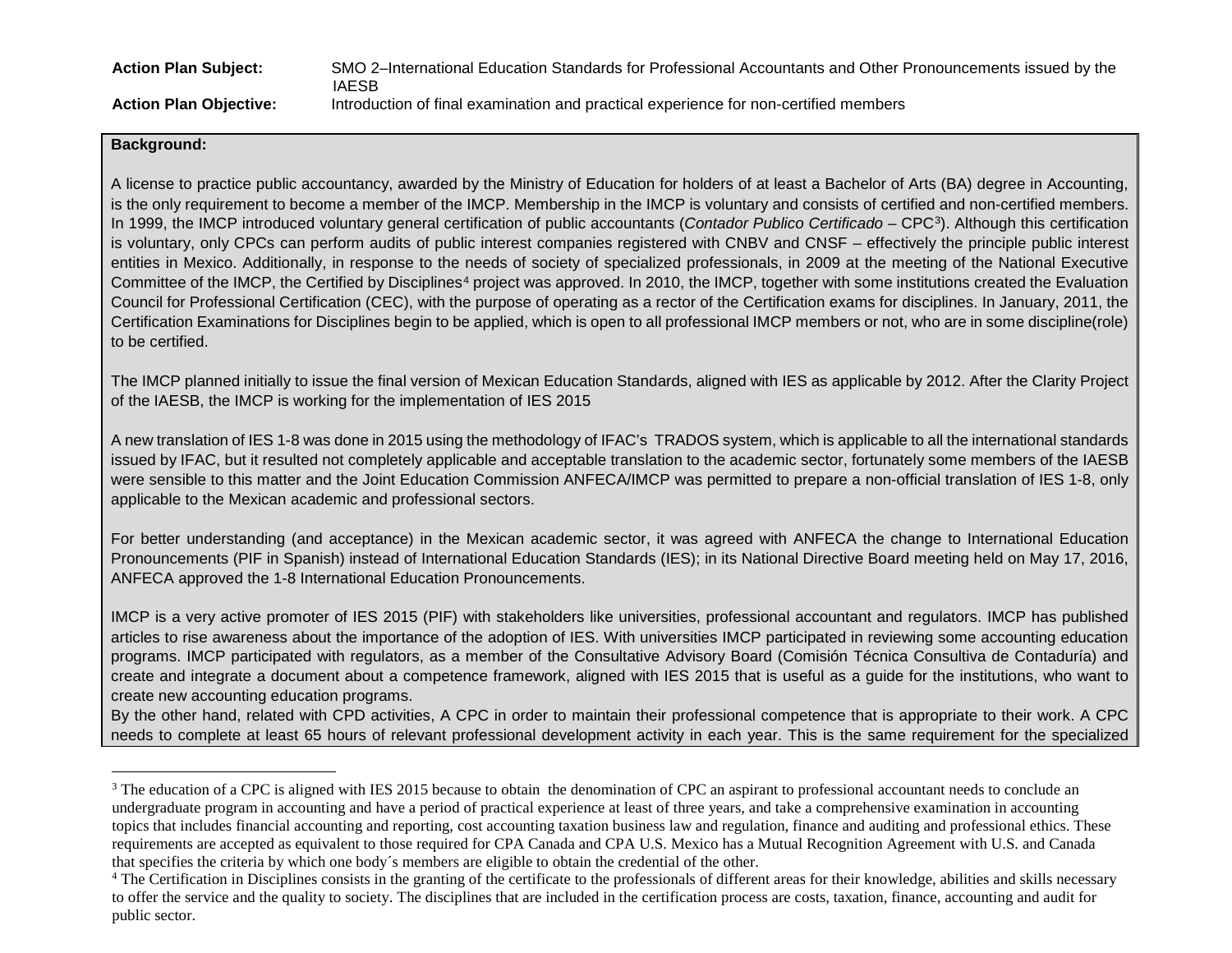certifications and the non-certified members need to complete at least 40 hours. This means, that all members of IMCP have to complete at least 120 hours, in a period of three years, according with IES 7 2012, redrafted effective from January 2014 (Paragraph 15) the IMCP created specialized certifications

| #              | <b>Start Date</b> | <b>Actions</b>                                                                                                                                                                                                                                                                                                                                                                                                                                                                                                                                                                                                                                                                                                                                                                                                                                                                                                                                             | <b>Completion Date</b> | <b>Responsibility</b>                                                                | <b>Resource</b>                                  |
|----------------|-------------------|------------------------------------------------------------------------------------------------------------------------------------------------------------------------------------------------------------------------------------------------------------------------------------------------------------------------------------------------------------------------------------------------------------------------------------------------------------------------------------------------------------------------------------------------------------------------------------------------------------------------------------------------------------------------------------------------------------------------------------------------------------------------------------------------------------------------------------------------------------------------------------------------------------------------------------------------------------|------------------------|--------------------------------------------------------------------------------------|--------------------------------------------------|
| $\mathbf{1}$ . | 9/30/08           | Initiate awareness campaign focused on<br>relevant federal authorities in order to<br>promote improvements in current education<br>programs.<br>This activity started among authorities,<br>universities, accounting firms and other<br>interested parties.<br>In the Accountancy Technical Consultative<br>Commission of the Federal Education<br>Ministry (DGP), in 2016 was prepared and<br>approved a proposal of the accountancy<br>study program aligned with the content of<br>the IES. This work is been supported and<br>diffused by DGP.<br>ANFECA has developed a project called in<br>Spanish "PLESNA Siglo XXI" (Century<br>XXI National study programs), which is<br>been performed in three parts: 2011<br>Diagnosis of needs and study programs<br>content.<br>2012 Main theme as a lecture in ANFECA's<br>annual general meeting.<br>2013 Link with professional bodies,<br>business and government sectors and<br>students' evaluations. | Ongoing                | <b>IMCP's Education VP</b><br><b>IMCP's Education</b><br>Commission<br><b>ANFECA</b> | Members of IMCP's<br><b>Education Commission</b> |

Page 10 of 45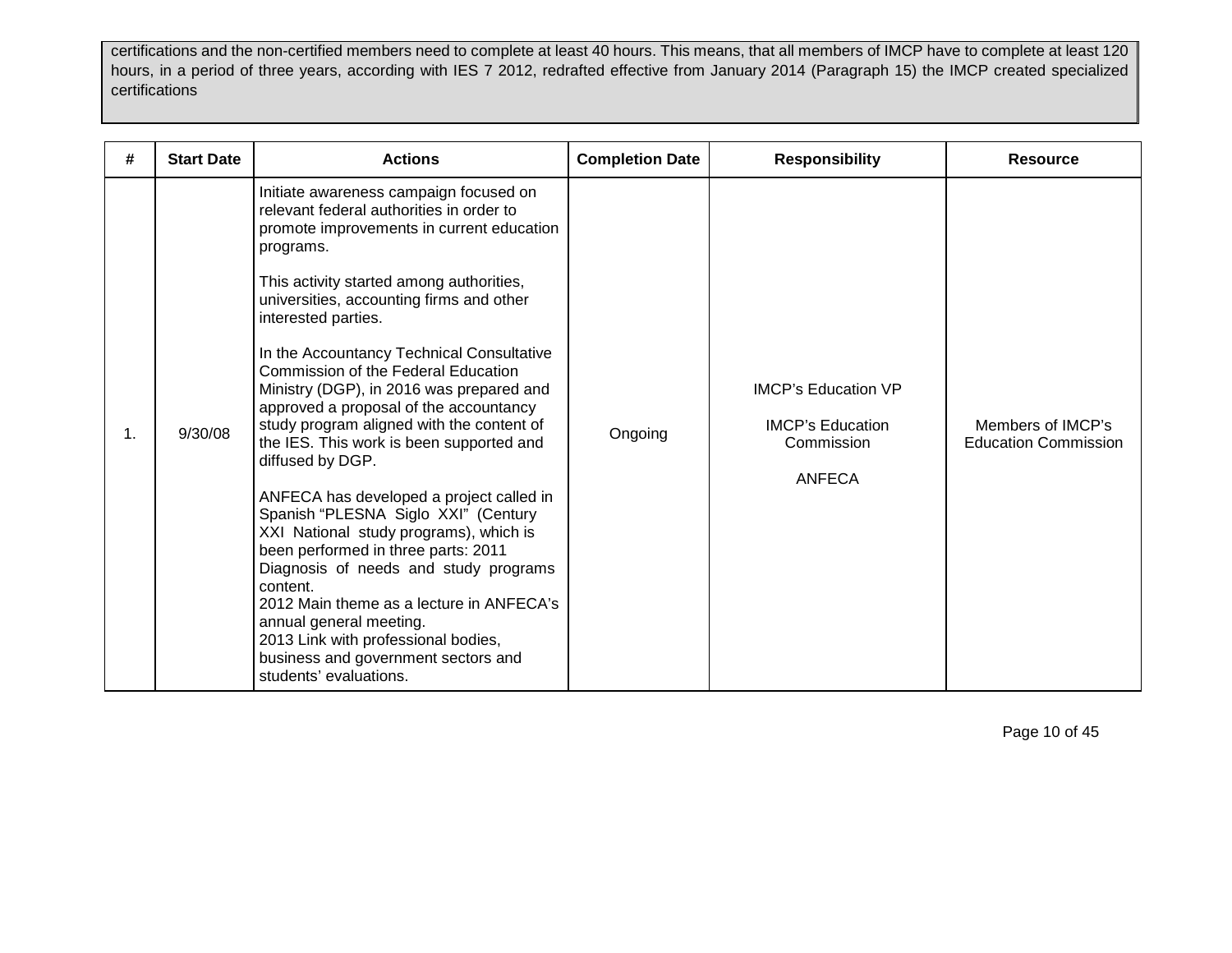| #  | <b>Start Date</b> | <b>Actions</b>                                                                                                                                                                                                                                                                                                                                               | <b>Completion Date</b> | <b>Responsibility</b>                                                                                        | <b>Resource</b>                                                                                                                                  |
|----|-------------------|--------------------------------------------------------------------------------------------------------------------------------------------------------------------------------------------------------------------------------------------------------------------------------------------------------------------------------------------------------------|------------------------|--------------------------------------------------------------------------------------------------------------|--------------------------------------------------------------------------------------------------------------------------------------------------|
| 2. | 1/1/09            | Develop local program for continuous<br>professional education related to IES 8.<br>This activity was started with the support of<br>the Continuous Professional Education<br>Commission.<br>The CPC as an independent auditor has to<br>comply annually with 65 Continuous<br>Professional Education credits; 40 of these<br>credits should be on auditing. | Ongoing                | <b>IMCP's Continuous</b><br>Professional<br>Education<br>Commission<br><b>IMCP's Education</b><br>Commission | Members of IMCP's<br><b>Education Commission</b><br>Joint effort with<br><b>IMCP's Commission</b><br>for Continuous<br>Professional<br>Education |
| 3. | 1/31/10           | Once finishing with the review and<br>alignment of the redrafted IES, more<br>seminars and conferences will be carried<br>out again in 2014 and far beyond.<br>During 2016 several seminars and<br>conferences were performed at universities<br>and local CPA Societies affiliated to IMCP.                                                                 | Ongoing                | IMCP's Legislative<br>VP<br><b>IMCP's Education</b><br>Commission                                            | Members of the<br><b>Education Commission</b>                                                                                                    |
| 4. | 1/1/15            | Develop with ANFECA an adequate<br>interactive plan between universities or<br>institutions of higher learning and the<br>Accountancy Profession.                                                                                                                                                                                                            | Ongoing                | Joint Education Commission<br>ANFECA/IMCP                                                                    | Members of Joint<br><b>Education Commission</b><br><b>ANFECA/IMCP</b>                                                                            |
| 5. | 1/1/15            | Design a diffusion plan of the IES to be<br>performed by the local CPA Societies<br>affiliated to IMCP.                                                                                                                                                                                                                                                      | Ongoing                | Joint Education Commission<br><b>ANFECA/IMCP</b>                                                             | Members of Joint<br><b>Education Commission</b><br>ANFECA/IMCP                                                                                   |
| 6. | 1/1/16            | With IFAC's consensus a non official<br>translation of the IES2015 for México was<br>done, taking into consideration the meaning<br>for our country of certain terms in the<br>academic sector.                                                                                                                                                              | Completed              | Joint Education Commission<br><b>ANFECA/IMCP</b>                                                             | Members of Joint<br><b>Education Commission</b><br><b>ANFECA/IMCP</b>                                                                            |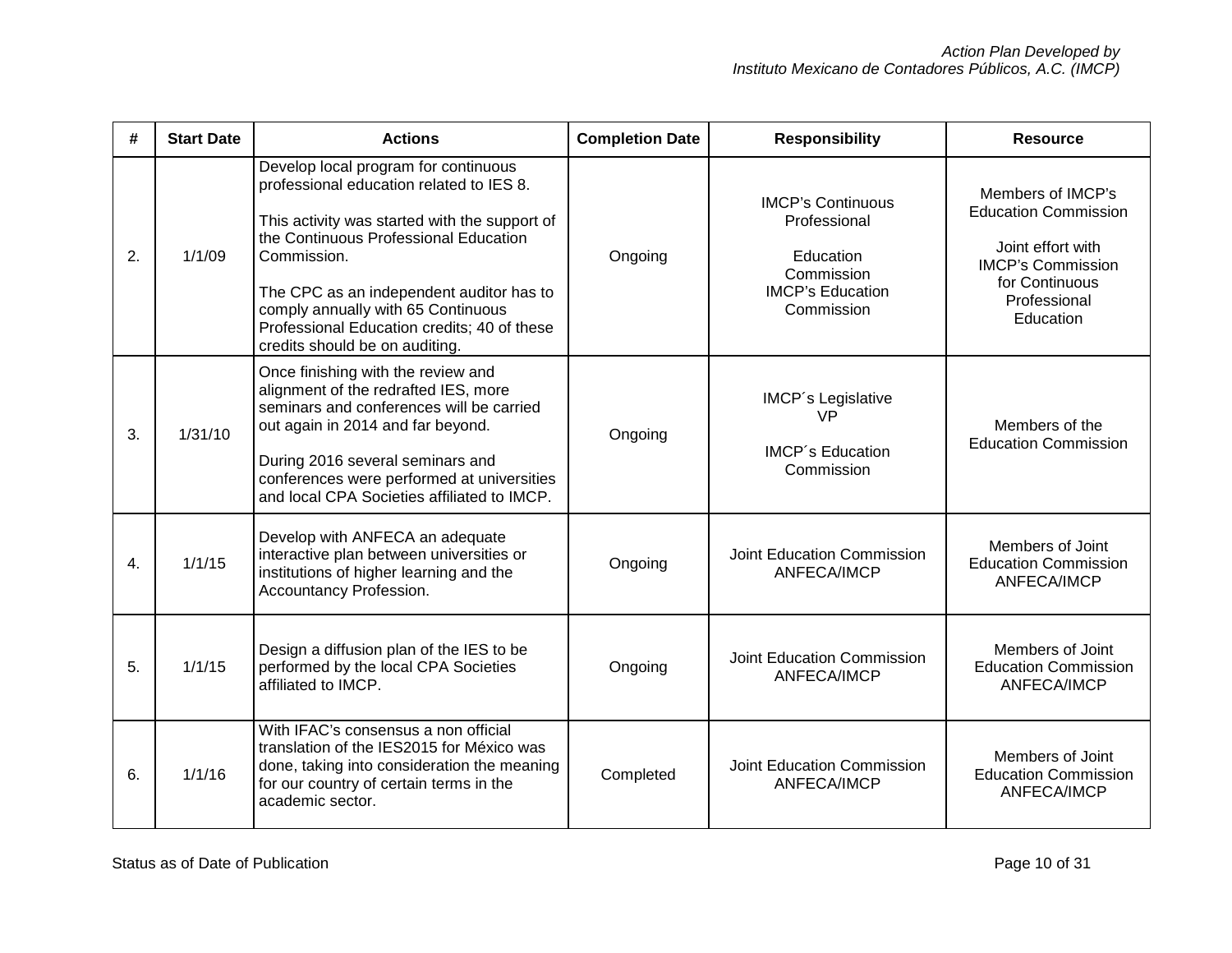| #   | <b>Start Date</b> | <b>Actions</b>                                                                                                                                                                                                                             | <b>Completion Date</b>                                 | <b>Responsibility</b>                     | <b>Resource</b>                                                       |
|-----|-------------------|--------------------------------------------------------------------------------------------------------------------------------------------------------------------------------------------------------------------------------------------|--------------------------------------------------------|-------------------------------------------|-----------------------------------------------------------------------|
|     |                   | The Handbook translation is in process                                                                                                                                                                                                     |                                                        |                                           |                                                                       |
| 7.  | 1/2/16            | For better understanding (and acceptance)<br>in the academic field, it was agreed with<br>ANFECA the change to International<br><b>Education Pronouncements (PIF in</b><br>Spanish) instead of International Education<br>Standards (IES). | Completed                                              | Joint Education Commission<br>ANFECA/IMCP | Members of Joint<br><b>Education Commission</b><br><b>ANFECA/IMCP</b> |
| 8.  | 15/5/16           | A complete review of the non-official<br>translation of the 1-8 International<br>Education Pronouncements was performed<br>by the Joint Education Commission<br>ANFECA/IMCP.                                                               | Joint Education Commission<br>Completed<br>ANFECA/IMCP |                                           | Members of Joint<br><b>Education Commission</b><br>ANFECA/IMCP        |
| 9.  | 1/6/16            | In its National Directive Board meeting held<br>on May 27, 2016, ANFECA approved the 1-8<br>International Education Pronouncements.                                                                                                        | Completed                                              | Joint Education Commission<br>ANFECA/IMCP | Members of Joint<br><b>Education Commission</b><br>ANFECA/IMCP        |
| 10. | 1/3/17            | The implementation guide for the 1-8<br>International Education Pronouncements is<br>been prepared.                                                                                                                                        | Completed                                              | Joint Education Commission<br>ANFECA/IMCP | Members of Joint<br><b>Education Commission</b><br>ANFECA/IMCP        |
| 11. | 1/4/17            | To inform to the IMCP's members the<br>adoption by ANFECA and IMCP of the 1-8<br>International Education Pronouncements.                                                                                                                   | Completed                                              | Joint Education Commission<br>ANFECA/IMCP | Members of Joint<br><b>Education Commission</b><br>ANFECA/IMCP        |
| 12. | 1/4/17            | To prepare a diffusion plan supported with<br>adequate materials to be performed by<br>ANFECA and IMCP.                                                                                                                                    | Completed                                              | Joint Education Commission<br>ANFECA/IMCP | Members of Joint<br><b>Education Commission</b><br>ANFECA/IMCP        |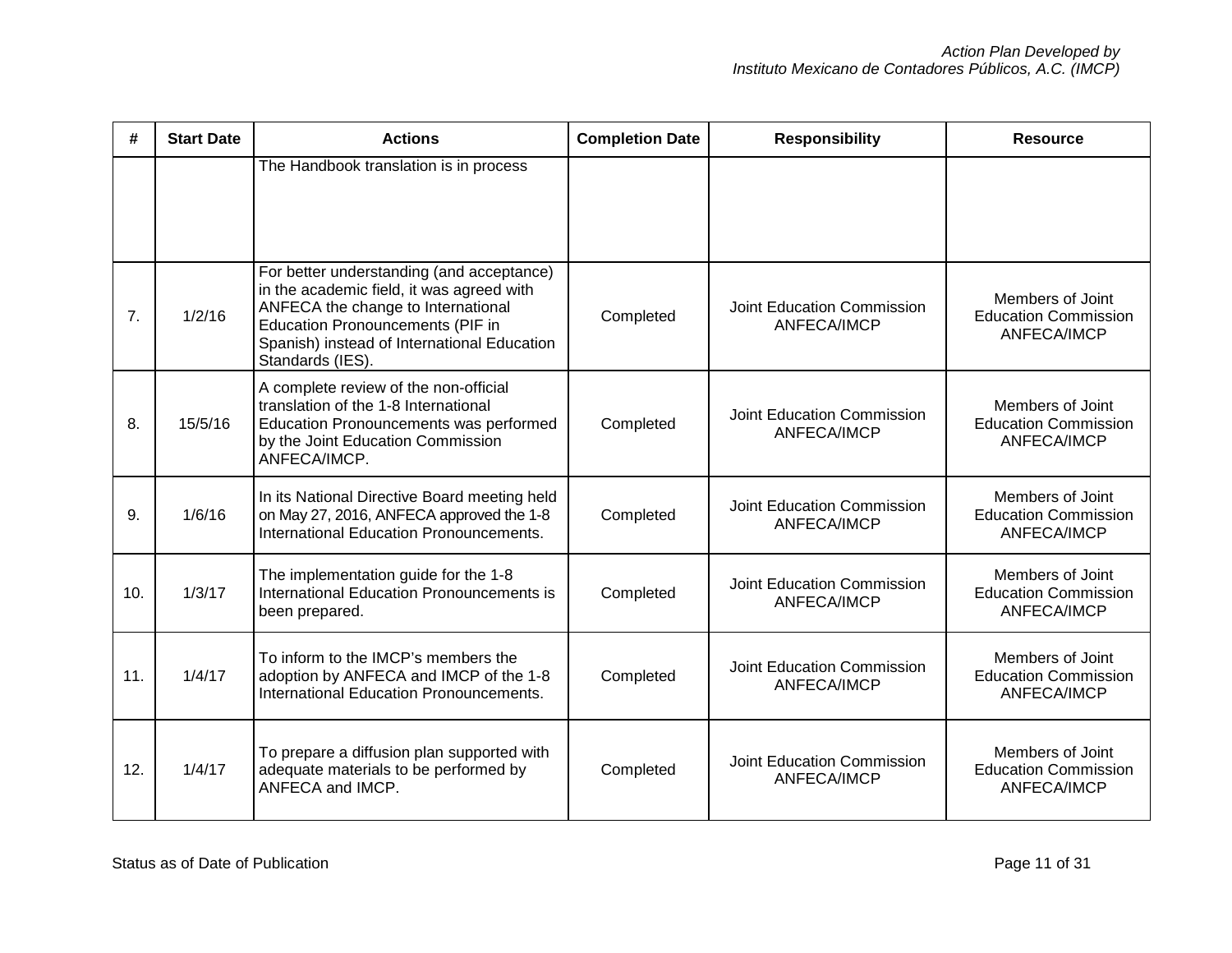| #   | <b>Start Date</b>                    | <b>Actions</b>                                                                                                                                                                                                                                                                                                                                                              | <b>Completion Date</b> | <b>Responsibility</b>             |                                                                |  |  |
|-----|--------------------------------------|-----------------------------------------------------------------------------------------------------------------------------------------------------------------------------------------------------------------------------------------------------------------------------------------------------------------------------------------------------------------------------|------------------------|-----------------------------------|----------------------------------------------------------------|--|--|
|     | <b>Maintaining Ongoing Processes</b> |                                                                                                                                                                                                                                                                                                                                                                             |                        |                                   |                                                                |  |  |
| 13. | Ongoing                              | Continue to use best endeavors to ensure<br>IMCP's education requirements continue to<br>incorporate all IES requirements. This<br>includes review of the existing requirements<br>and preparation of the Action Plan for the<br>future activities where necessary.                                                                                                         | Ongoing                | <b>IMCP's Education VP</b>        | Members of Joint<br><b>Education Commission</b><br>ANFECA/IMCP |  |  |
|     |                                      | Review of IMCP's Compliance Information                                                                                                                                                                                                                                                                                                                                     |                        |                                   |                                                                |  |  |
| 14. | Ongoing                              | Perform periodic review of IMCP's response<br>to the IFAC Compliance Self-Assessment<br>questionnaires and update sections relevant<br>to SMO 2 as necessary. Once updated<br>inform IFAC Compliance staff about the<br>updates in order for the Compliance staff to<br>republish updated information.<br>Subject to the revision of part 1 and 2 of the<br>questionnaires. | Ongoing                | <b>IMCP's International</b><br>VP | Members of Joint<br><b>Education Commission</b><br>ANFECA/IMCP |  |  |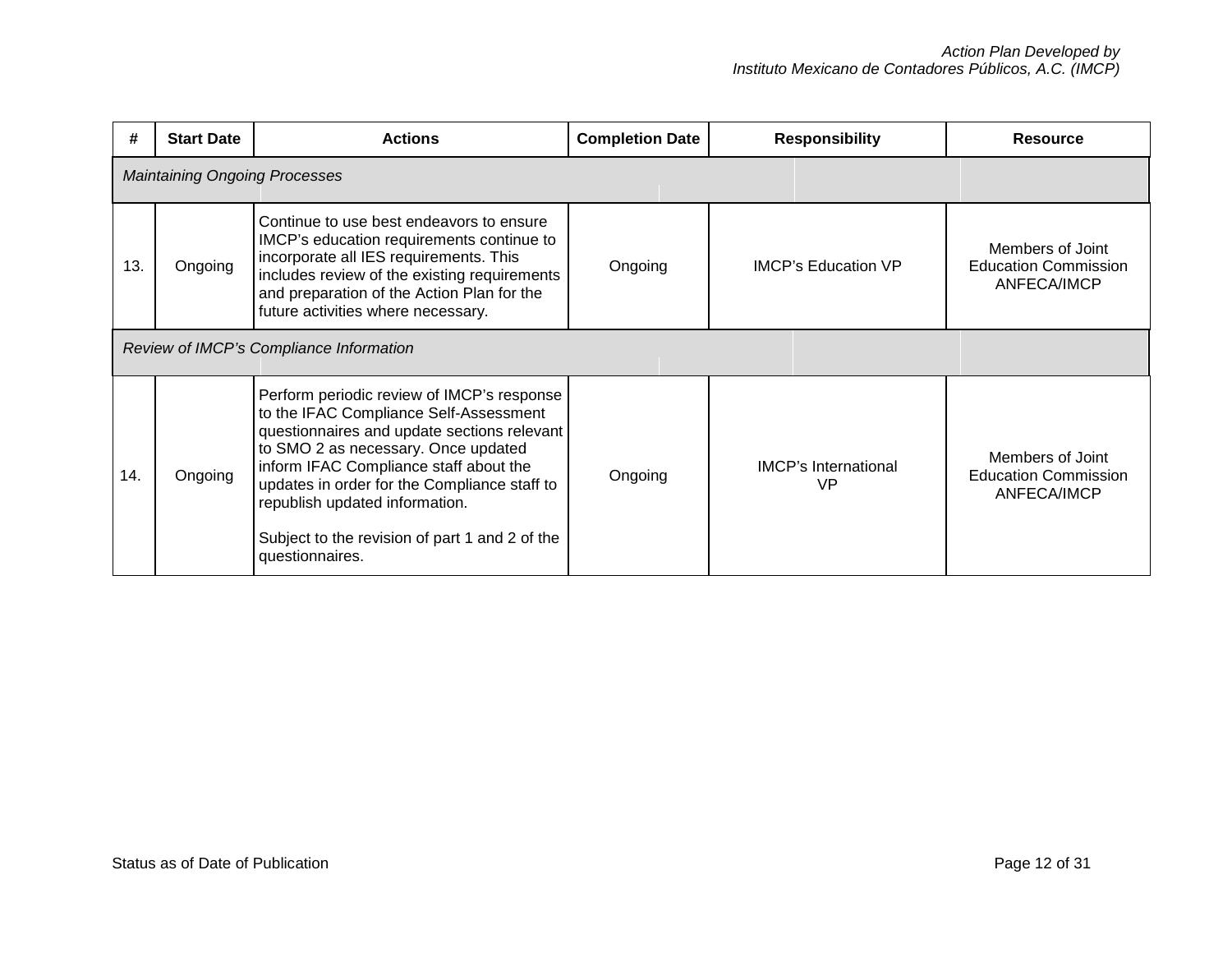**Action Plan Subject:** SMO 3–International Standards and other Pronouncements Issued by the IAASB **Action Plan Objective**: Improvement and review of the adoption and implementation on the ISAs, and the adoption and implementation of the other international pronouncements on review, other assurance and related services.

#### **Background:**

Until 2011, Mexican General Accepted Auditing Standards (Mexican GAAS) were developed by the IMCP's Auditing and Assurance Standards Commission (the Commission or CONAA), first established in 1955. Now, the Commission has made an important change for the profession and the ISAs have been adopted in México starting from January 1, 2012. Due to this important change, the IMCP follows IAASB work program and its due process includes review of draft and revised IAASB pronouncements and ISAs. Mexico is currently using the 2016-2017 version of the ISAs. Since the adoption of the ISAs, the IMCP is interested in the process of translating the ISAs into Spanish in order that the IMCP's membership can use them. The IAASB Handbook was translated by the Instituto de Censores Jurados Cuentas de España (ICJCE) into Spanish in accordance with the IFAC Translation Policy and it is being published annually. This translation is reviewed by a Latin America Review Committee, integrated by different associations of accountants of some Latin American countries, including the IMCP (through the CONAA).

CONAA works in reviewing the translation into Spanish of all the ISAs. CONAA is in the process of preparing guides for all the ISAs in order that the profession can apply them in the most efficient way.

Also CONAA worked hard to translate into Spanish the book called *"Guide to Using International Standards on Auditing in the Audits of Small- and Medium-Sized Entities"*. In fact, Volume I and Volume II are now being available for IMCP's membership. This book is very helpful for Mexico, because the majority of the audited companies in Mexico are small or medium sized entities. Currently, the translation of Volume II is being reviewed by Spain. In the meanwhile, we are using the book translated by CONAA.

CONAA concluded a new book with models and examples on the auditor's report in order to have and standardized auditor's reports among the profession.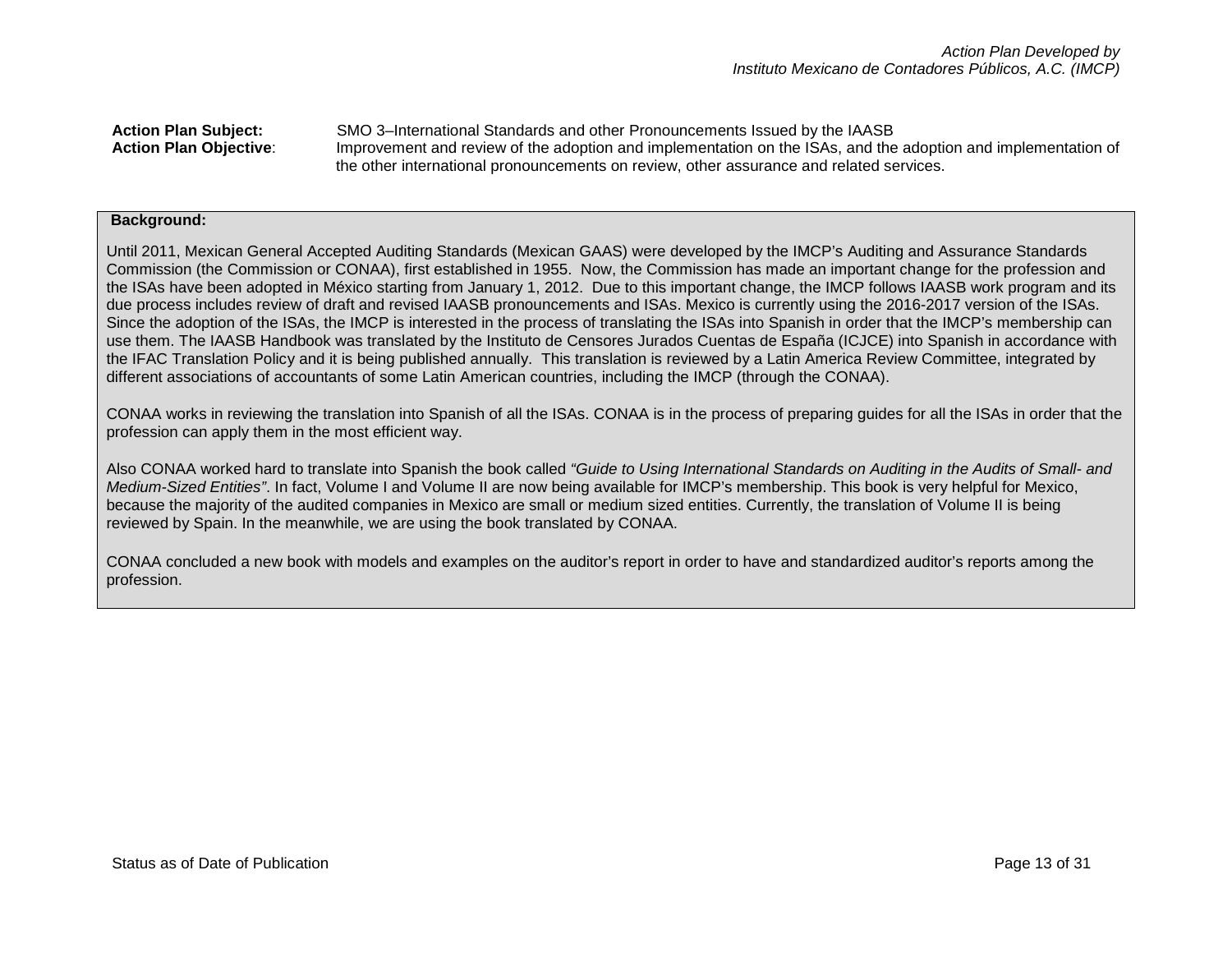| #                                                     | <b>Start Date</b>                       | <b>Actions</b>                                                                                                                                                                                                                                                                                            | <b>Completion</b><br>Date         | <b>Responsibility</b>           | <b>Resource</b> |  |  |
|-------------------------------------------------------|-----------------------------------------|-----------------------------------------------------------------------------------------------------------------------------------------------------------------------------------------------------------------------------------------------------------------------------------------------------------|-----------------------------------|---------------------------------|-----------------|--|--|
|                                                       | Review of IMCP's Compliance Information |                                                                                                                                                                                                                                                                                                           |                                   |                                 |                 |  |  |
| 1.                                                    | Ongoing                                 | Perform periodic reviews of IMCP's response to<br>the IFAC Compliance Self-Assessment<br>questionnaires, and update sections relevant to<br>SMO 3 as necessary. Once updated, inform<br>IFAC Compliance staff about the updates in<br>order for the Compliance staff to republish<br>updated information. | Ongoing                           | IMCP's Legislative<br><b>VP</b> | <b>CONAA</b>    |  |  |
| Begin implementation of IAASB pronouncements and ISAs |                                         |                                                                                                                                                                                                                                                                                                           |                                   |                                 |                 |  |  |
|                                                       | <b>Maintaining Ongoing Processes</b>    |                                                                                                                                                                                                                                                                                                           |                                   |                                 |                 |  |  |
| 2.                                                    | $2015 -$<br>2017                        | Review new and revised ISAs issued by<br>IAASB. Identify and communicate issues that<br>could compromise convergence. Propose<br>actions.                                                                                                                                                                 | Ongoing                           | IMCP's Legislative<br><b>VP</b> | <b>CONAA</b>    |  |  |
|                                                       | <b>Implementation Process</b>           |                                                                                                                                                                                                                                                                                                           |                                   |                                 |                 |  |  |
| 3.                                                    | 2015-2017                               | Prepare Practical Guides for application of<br>ISA to facilitate to IMCP membership the use<br>of them.                                                                                                                                                                                                   | Ongoing<br>estimated time<br>2018 | IMCP's Legislative<br><b>VP</b> | <b>CONAA</b>    |  |  |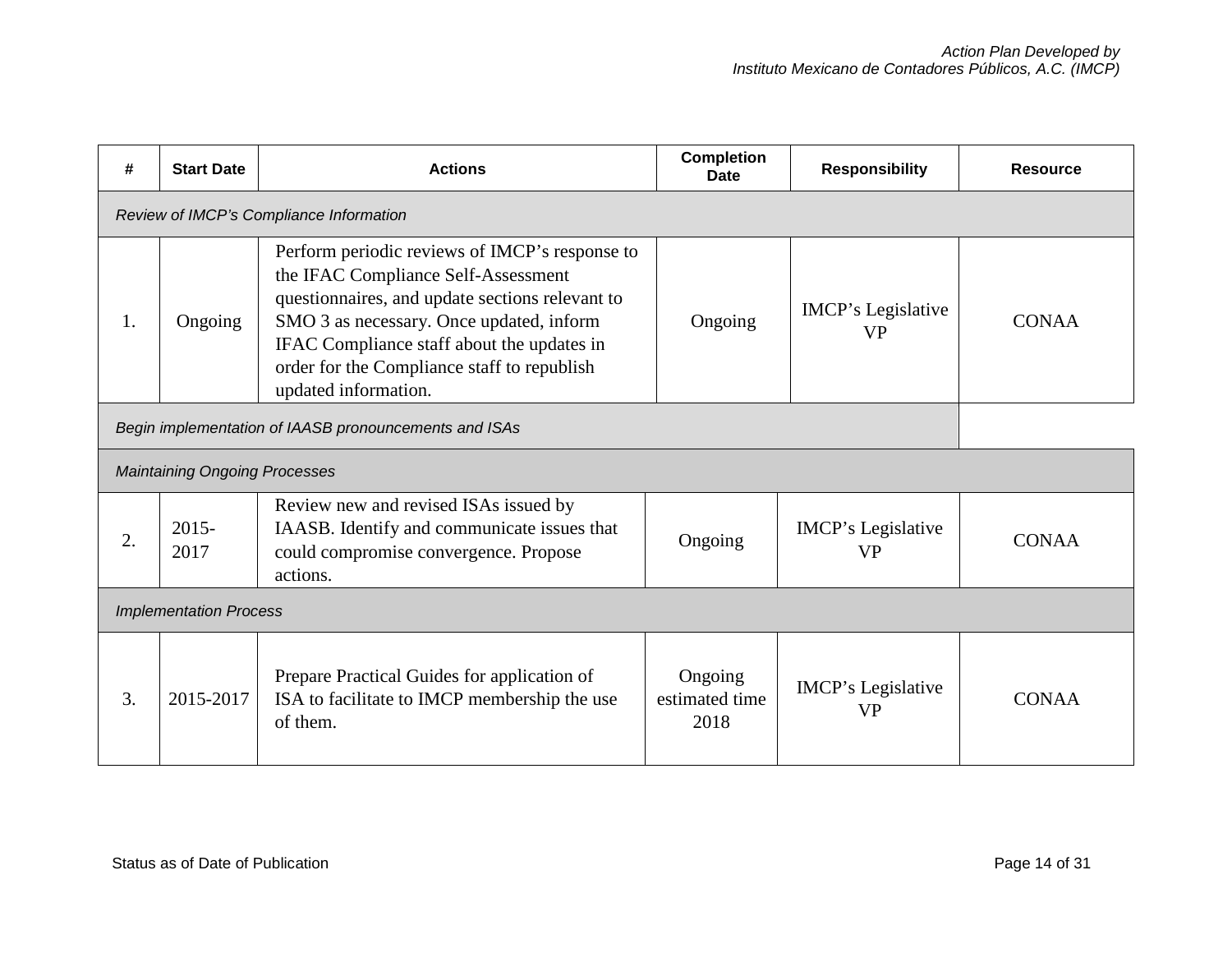| #                | <b>Start Date</b> | <b>Actions</b>                                                                                                                                                                                                                                      | <b>Completion</b><br><b>Date</b> | <b>Responsibility</b>                  | <b>Resource</b> |
|------------------|-------------------|-----------------------------------------------------------------------------------------------------------------------------------------------------------------------------------------------------------------------------------------------------|----------------------------------|----------------------------------------|-----------------|
| $\overline{4}$ . | $2015 -$<br>2017  | Update and restructure our Book related<br>examples of the auditor report in a book<br>("Report Book"), according to the New<br>Reporting Framework (ISAs 701, 720, 800 and<br>805) in order that the IMCP's membership can<br>use them as a guide. | Completed                        | <b>IMCP's Legislative</b><br><b>VP</b> | <b>CONAA</b>    |
| 5.               | $2015 -$<br>2017  | Published articles within the IMCP's Official<br>Magazine with news and positions on the<br>application of ISAS                                                                                                                                     | Ongoing                          | <b>IMCP's Legislative</b><br><b>VP</b> | <b>CONAA</b>    |
| 6.               | $2015 -$<br>2017  | Hold awareness meetings with regulators, to<br>communicate and discuss the effects of the<br>New Reporting Framework (ISAs 701, 720,<br>800 and 805)                                                                                                | Ongoing                          | <b>IMCP's Legislative</b><br><b>VP</b> | <b>CONAA</b>    |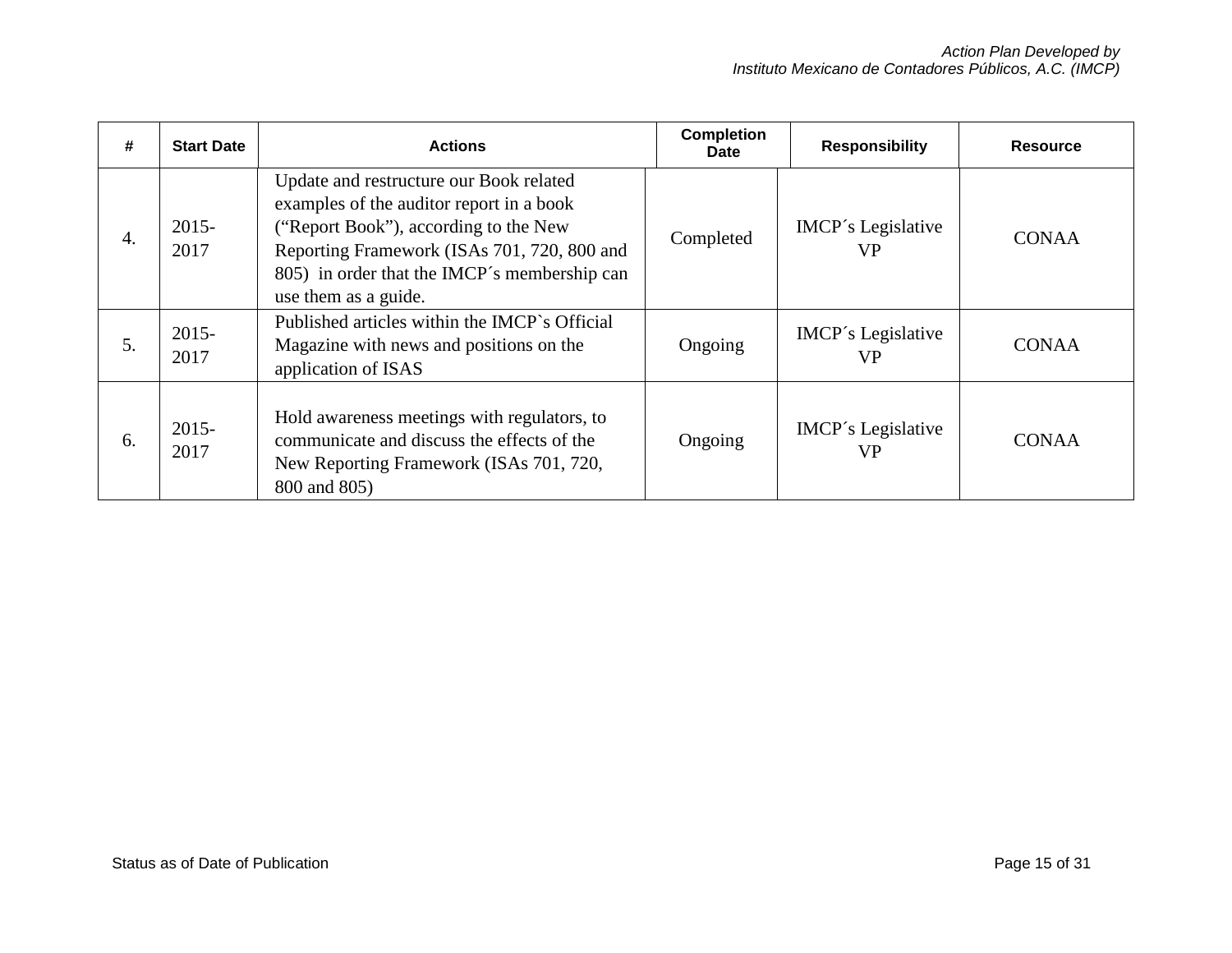# **Action Plan Subject: SMO 4–IESBA Code of Ethics for Professional Accountants**  Action Plan Objective: Further convergence with the current IESBA Code of Ethics

# **Background:**

The first IMCP Code of Ethics was drafted in 1925. The Article 5 of the Mexican Constitution grants legal authority to the IMCP to issue ethical requirements for its members. IMCP develops its own Code of Ethics with a process to eliminate differences between IMCP's Code and ethical requirements set out in the IESBA Code of Ethics. In 2009, the IMCP issued a new Ethics Code (8<sup>th</sup>) Edition), aligned with IESBA's 2006 version. In 2010, IMCP further aligned the Mexican Code of Ethics with the June 2009 revised Code of Ethics for Professional Accountants issued by the IESBA. During 2012, the IMCP issued a new Code of Ethics (9<sup>th</sup> Edition) incorporating the structure of the IESBA Code of Ethics (issued in June 2009, effective starting 2011), and including the stronger and more specific rules of México.

IMCP was the leader (together with Argentina) of the review of the translation of the IFAC Code of Ethics to Spanish, which was done by Spain. As a result of this review we issued a TOE (Table of Equivalencies) for a better understanding of Spain and Latin America (including Mexico) on the definitions of certain words. In July 2014 IFAC issued the first authorized Spanish version of the IESBA Handbook, based on the 2014 Handbook Edition in English. This Authorized Spanish version was a translation reviewed by "IberAm", a Committee integrated mainly by Spain, Mexico and Argentina.

In 2014, the IMCP´s Ethics Commission started a review to update the aligning process of the IMCP Code of Ethics with the 2014 IESBA Handbook. As a consequence of this process, in December 2015, the IMCP issued the 10th Edition of its Code of Ethics, fully aligned with the 2014 IESBA Handbook.

It is important to emphasize that the  $10<sup>th</sup>$  Edition of the IMCP Code of Ethics includes substantially all the rules of the 2014 IESBA Handbook, plus certain rules that make the IMCP Code of Ethics more stringent. This circumstance is explicitly allowed in the IESBA Handbook (see the Preface of the current 2016 IESBA Handbook).

The IMCP´s Ethics Commission is currently working on analyzing the additional rules included within the 2015 and 2016 IESBA Handbooks, to keep the already achieved full alignment with the IMCP Code of Ethics.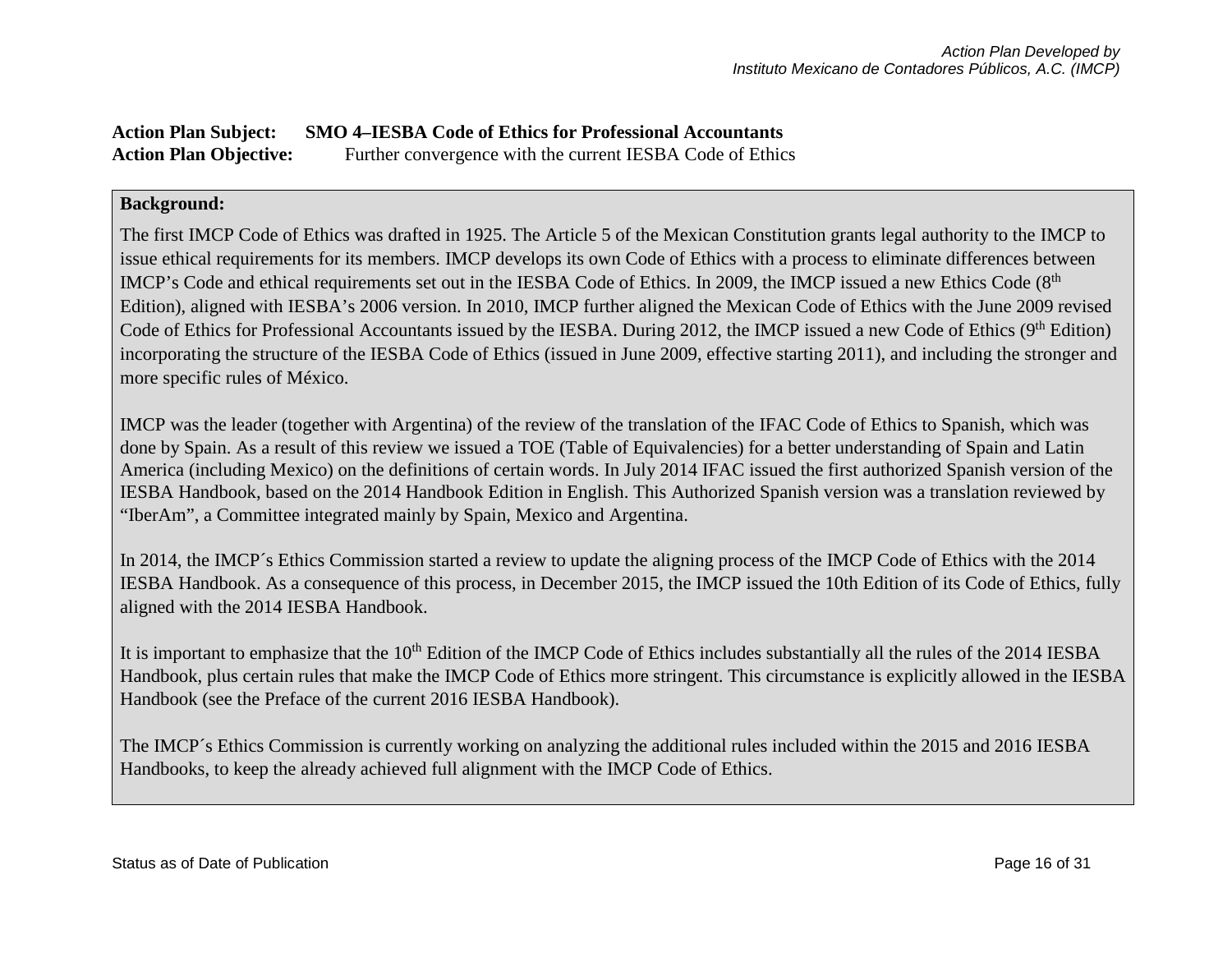|    | Equivalent Terms.               | Also, there is a commitment with IFAC to include in the next printing of the current IMCP Code of Ethics 11 <sup>th</sup> Edition, the Table of                                                                                                                                                                                                                                                                                                                                                                                                                                                                                                                                                                                                                                                            |                                  |                                        |                                    |
|----|---------------------------------|------------------------------------------------------------------------------------------------------------------------------------------------------------------------------------------------------------------------------------------------------------------------------------------------------------------------------------------------------------------------------------------------------------------------------------------------------------------------------------------------------------------------------------------------------------------------------------------------------------------------------------------------------------------------------------------------------------------------------------------------------------------------------------------------------------|----------------------------------|----------------------------------------|------------------------------------|
| #  | <b>Start Date</b>               | <b>Actions</b>                                                                                                                                                                                                                                                                                                                                                                                                                                                                                                                                                                                                                                                                                                                                                                                             | <b>Completion</b><br><b>Date</b> | <b>Responsibility</b>                  | <b>Resource</b>                    |
|    | <b>Ongoing Processes</b>        |                                                                                                                                                                                                                                                                                                                                                                                                                                                                                                                                                                                                                                                                                                                                                                                                            |                                  |                                        |                                    |
| 1. | 2017                            | Ongoing training of the IMCP's membership on the<br>Code of Ethics.                                                                                                                                                                                                                                                                                                                                                                                                                                                                                                                                                                                                                                                                                                                                        | Ongoing                          | <b>IMCP's Legislative</b><br><b>VP</b> | Federated colleges                 |
| 2. | 2017                            | The IMCP has kept its permanent actions to<br>communicate to public accountants who are not<br>members of its federated colleges. The IMCP also is<br>in ongoing talks with national regulators, through the<br>IMCP's Ethics Committee, as the National Banking<br>and Securities Commission (CNBV), the Mexican<br>Banking Association (AMB), as well as with Employer<br>syndicates. A continuous communication is kept with<br>various universities in different states of Mexico, and<br>with government watchdog, the Superior Audit Office<br>of Mexico. It has also been established a<br>coordination with the National Association of<br>Administration and Accounting Superior Schools and<br>Faculties (ANFECA) in order to keep the inclusion of<br>the Ethic Code study in the universities. | Ongoing                          | <b>IMCP's Legislative</b><br><b>VP</b> | <b>IMCP's Ethics</b><br>Commission |
|    | <b>Implementation Processes</b> |                                                                                                                                                                                                                                                                                                                                                                                                                                                                                                                                                                                                                                                                                                                                                                                                            |                                  |                                        |                                    |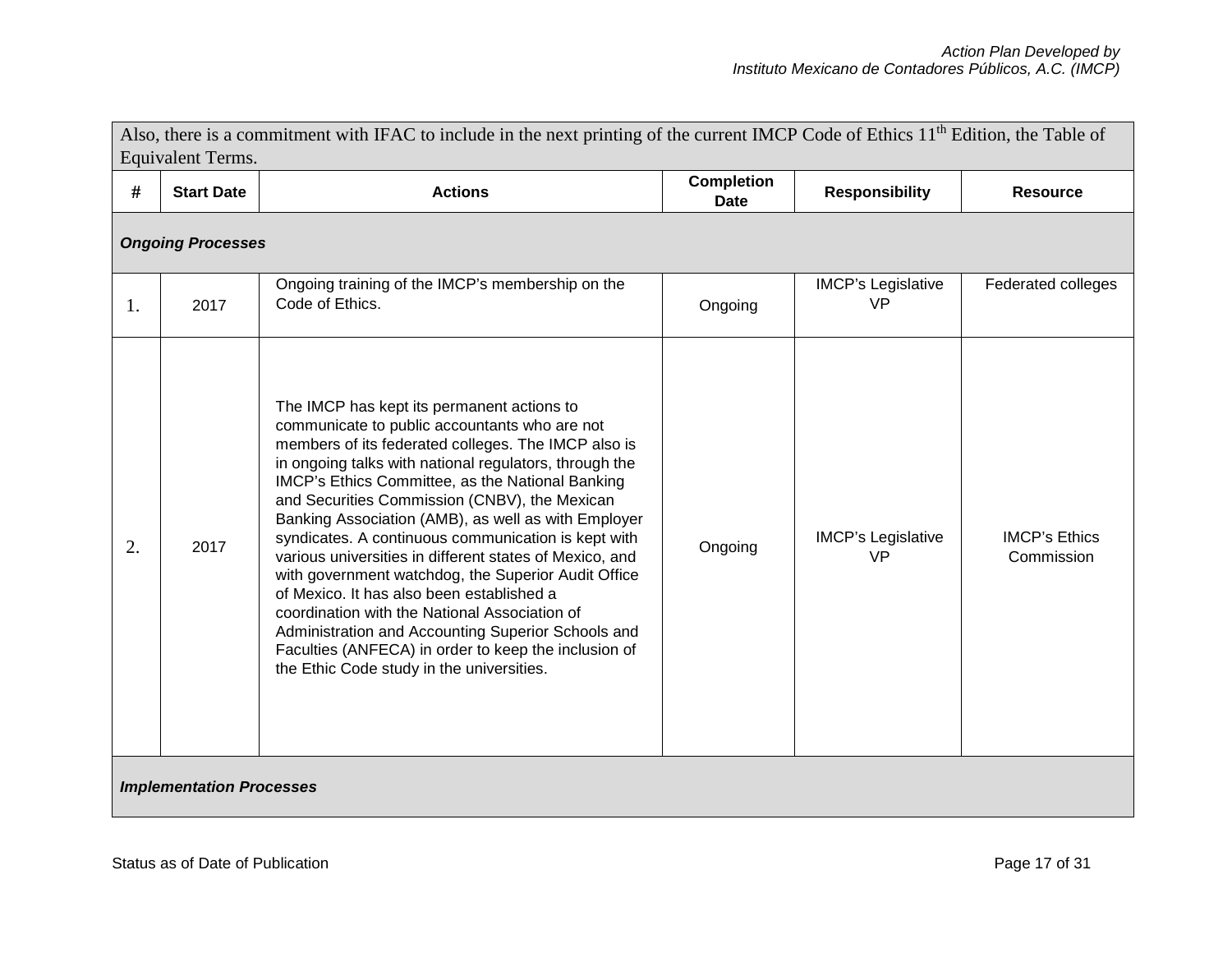| #  | <b>Start Date</b> | <b>Actions</b>                                                                                                                                                                                                                                                                                                                       | <b>Completion</b><br><b>Date</b> | <b>Responsibility</b>           | <b>Resource</b>                    |
|----|-------------------|--------------------------------------------------------------------------------------------------------------------------------------------------------------------------------------------------------------------------------------------------------------------------------------------------------------------------------------|----------------------------------|---------------------------------|------------------------------------|
| 3. | 2016              | Review of the 2015 and 2016 IESBA Handbook<br>changes and modifications, in order to incorporate<br>such matters within the new IMCP Code of Ethics<br>11 <sup>th</sup> Edition. Asimismo, se modificará y adaptará la<br>estructura y contenido de la Parte D, para<br>presentarlo de forma consistente con el resto del<br>Código. | 2018                             | <b>IMCP's Legislative</b><br>VP | <b>IMCP's Ethics</b><br>Commission |
| 4. | 2017              | Review/additions of the current Table of Equivalent<br>Terms (ToE) with the purpose of including it in the<br>next printing / edition of the current 11 <sup>th</sup> Edition of<br>the IMCP Code of Ethics.                                                                                                                         | 2018                             | <b>IMCP's Legislative</b><br>VP | <b>IMCP's Ethics</b><br>Commission |
| 5. | 2018              | Review of the International Code of Ethics for<br>Professional Accountants with the purpose of<br>including it in the next printing / edition of the current<br>12th Edition of the IMCP Code of Ethics.                                                                                                                             | 2019                             | <b>IMCP's Legislative</b><br>VP | <b>IMCP's Ethics</b><br>Commission |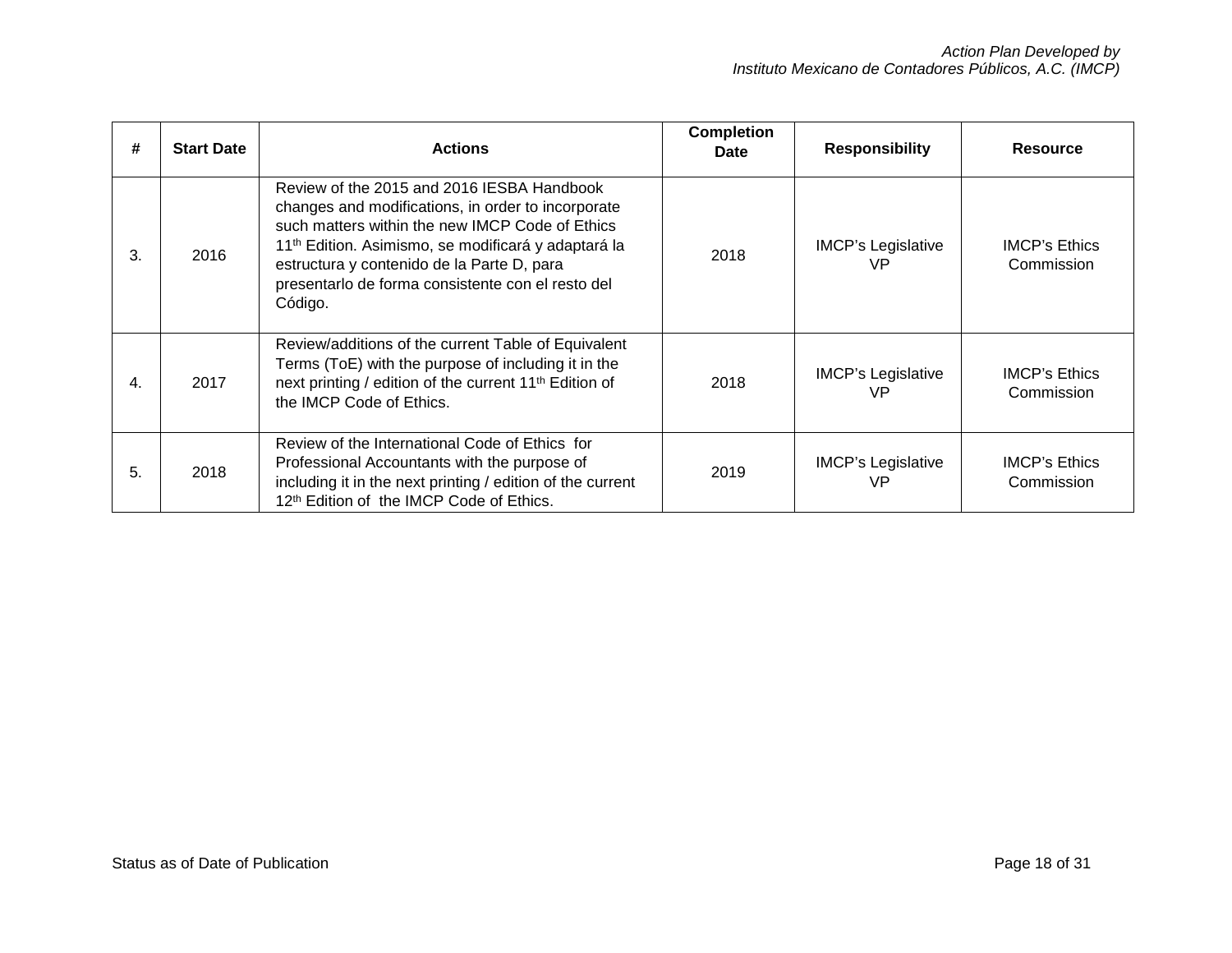### **Action Plan Subject:** SMO 5–International Public Sector Accounting Standards and Other Pronouncements Issued by the IPSASB **Action Plan Objective:** Continue to use best endeavors to promote use of IPSASs

### **Background:**

On May 7th, 2008, reforms were made to article 73, fraction XXVIII of the Political Constitution of the United Mexican States (*Supreme Chart*) by means of which the Congress of the Union was empowered to legislate and to establish bases regarding governmental accounting at all levels of government.

On December 31st of the same year, the General Law of Governmental Accounting (LGCG) was published; it created the National Council of Accounting Harmonization (CONAC), an entity integrated by representatives from the different fields of national and sub-national government, empowered to issue the financial regulations of the public sector.

On November 12, 2012, the reform to the LGCG was published in the Official Journal of the Federation in order to strengthen the existing rules on this, for the homogeneous presentation of financial information during the entire management and implementation process of public resources at all levels of government.

The *CONAC* is composed by fourteen members, representing the Treasury and Public Credit Secretariat *(ministry of finances of the Mexican State)*, Public Administration Secretariat, four Governors (*top political authorities in the Provincial Governments*), two Municipal Presidents (*mayors*). In accordance with the reform to the LGCG, it is established to make an invitation to the Holder of the Superior Audit Office of Mexico.

CONAC has an advisory body called Advisory Committee which is composed by twenty one members representing eight Secretaries of Finances (*ministers of finances of the provincial governments*), eight Municipal Treasurers (*finances ministers of the Municipalities*), Superior Audit Office of Mexico (ASF), National Association of Audit and Governmental Control Entities, A.C. (ASOFIS), Institute for the Technical Development of the Public Treasuries (INDETEC), National Federation of the Mexican Association of Public Accountants Colleges (FNAMCP), Mexican Institute of Public Accountants, A.C. (IMCP).

IMCP is represented before those entities by the Governmental Sector Vice President's Office (VSG), which is one of its governing bodies, one of its attributions is to promote the development of accounting in the public sector.

The VSG participates within the Advisory Committee and coordinates the Governmental Accounting Work Group. This Group analyzes the accounting norms projects which will be submitted to CONAC and also any other instruments needed to promote compliance with the provisions of the LGCG.

The IMCP has noted that to date governments have only partially complied with LGCG regulations despite completing nearly seven years of the transition period (gradual adoption) established in the law. Together with the enactment of the General Transparency and Access to Public Information Act, the State and Municipality Financial Discipline Act, and the Tax Audit and Federal Accountability Act, among others, several other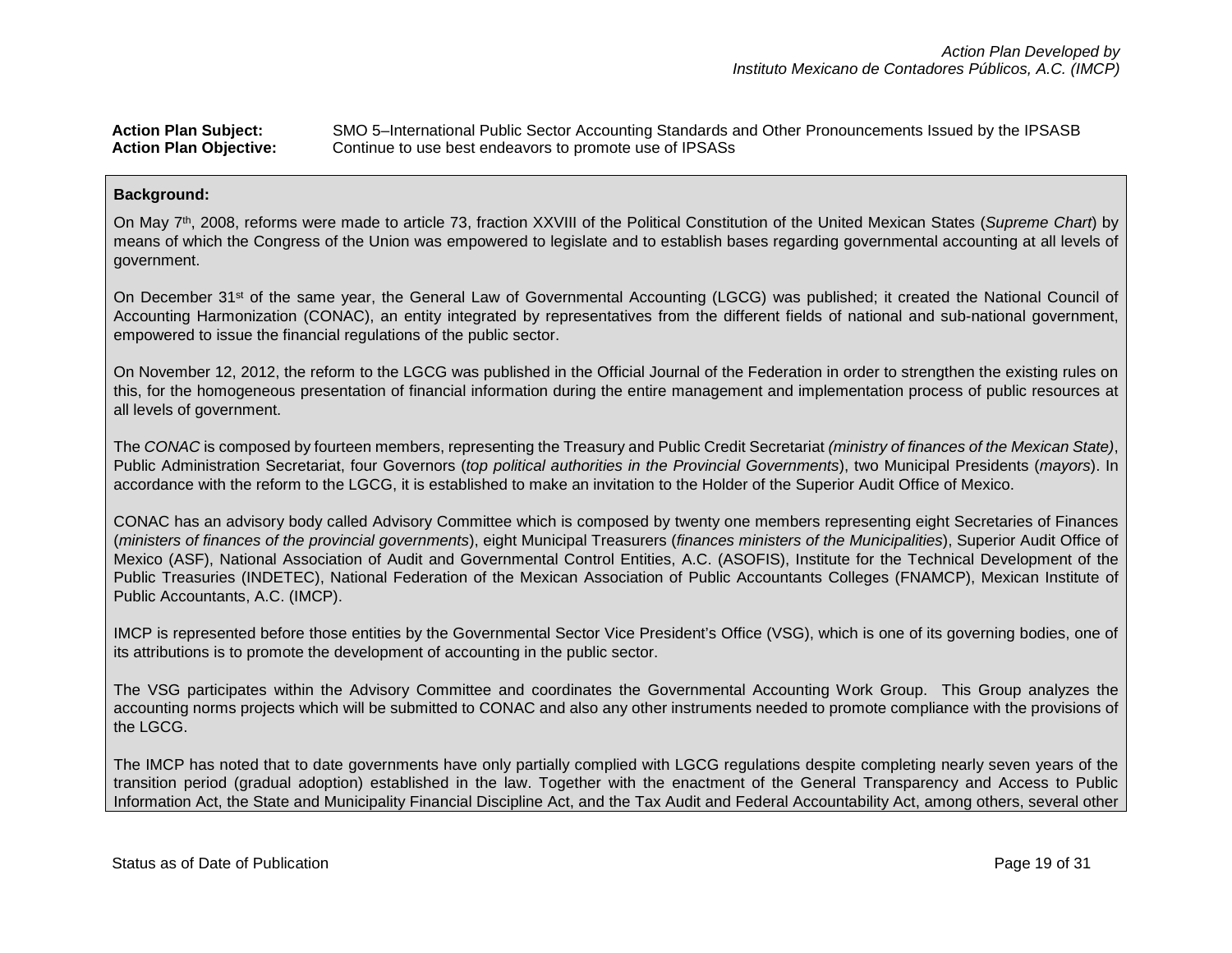laws intended to reform and expand the LGCG with respect to various key points have since been passed. This additional legislation has resulted in enhanced obligations for all governments in matters such as control and handling of Federal resources and personal penalties for non-compliance. On September 29, 2014 It was authorized that the Standards issued by the CINIF as well as those issued by the International Public Sector Accounting Standards Board be used on a supplementary basis by all entities of the Government if local standards or those issued by the CONAC does not contemplate certain accounting topics.

| #  | <b>Start Date</b>                         | <b>Actions</b>                                                                                                                                                                                                                                                                                                                                                                                                                                                                                                                             | <b>Completion</b><br>Date | <b>Responsibility</b> | <b>Resource</b>                                                      |  |  |  |  |  |
|----|-------------------------------------------|--------------------------------------------------------------------------------------------------------------------------------------------------------------------------------------------------------------------------------------------------------------------------------------------------------------------------------------------------------------------------------------------------------------------------------------------------------------------------------------------------------------------------------------------|---------------------------|-----------------------|----------------------------------------------------------------------|--|--|--|--|--|
|    | Promote continuous harmonization of IPSAS |                                                                                                                                                                                                                                                                                                                                                                                                                                                                                                                                            |                           |                       |                                                                      |  |  |  |  |  |
| #  | <b>Start Date</b>                         | <b>Actions</b>                                                                                                                                                                                                                                                                                                                                                                                                                                                                                                                             | <b>Completion</b><br>Date | <b>Responsibility</b> | <b>Resource</b>                                                      |  |  |  |  |  |
| 1. | 2009-2019                                 | Participation as a member of the Advisory Committee,<br>as Coordinator of the Governmental Accounting Work<br>Team.<br>The Vice-President of the government sector 2015-<br>2017 y 2017-2019 has been analyzing the documents<br>submitted by the CONAC and after an answer is<br>received, the comments are submitted to the CONAC<br>Consulting Committee for approval and inclusion in<br>the final versions of the documents to be published.<br>Opinions have been made about the Financial<br>Information Standards issued by CONAC. | Ongoing                   | <b>IMCP-VSG</b>       | Governmental<br><b>Accounting Work</b><br><b>Group Work Meetings</b> |  |  |  |  |  |
| 2. | 2009-2017                                 | A total of 76 CONAC-approved documents have been<br>published in accordance with international standards,<br>as well as a document addressing the standardized<br>information related to the financial information<br>required under the Financial Discipline Act." The<br>conclusion date is October 11, 2016.<br>Although IPSAS have not been adopted by the<br>CONAC the aforementioned 76 documents were<br>prepared based on the best accounting practices,<br>Mexican Standards as well as on International<br>Standards.            | Ongoing                   | <b>CONAC</b>          | <b>CONAC's Agreements</b>                                            |  |  |  |  |  |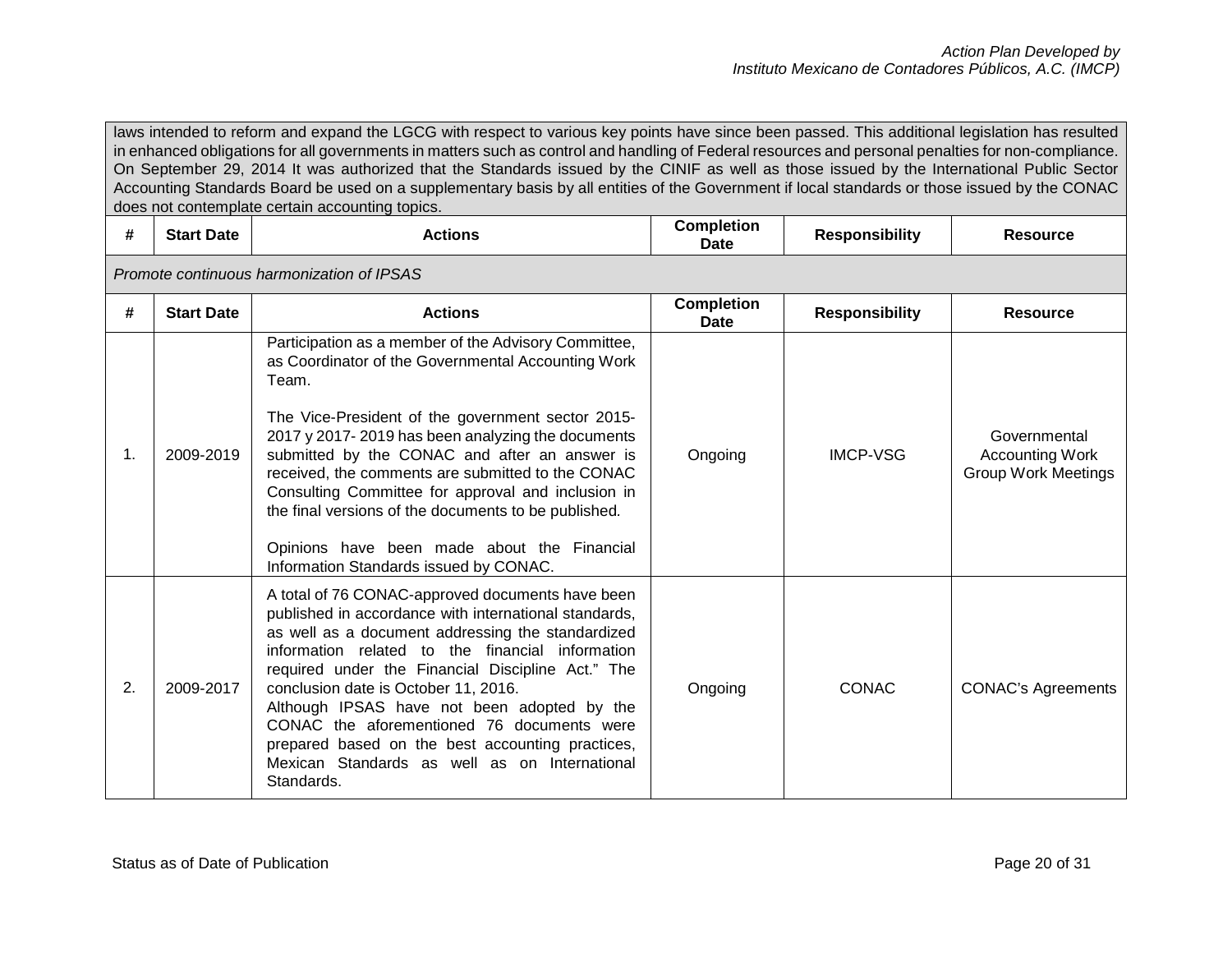| #  | <b>Start Date</b>                | <b>Actions</b>                                                                                                                                                                                                                                                                                                                                                                                                                                                                                                                                                                                                                                                                                                                                                                                                                                                                                                                                                                                                                                                                                                                                                                                                                                                                                                                                                                                                                                                         | <b>Completion</b><br><b>Date</b> | <b>Responsibility</b> | <b>Resource</b>           |  |  |  |  |
|----|----------------------------------|------------------------------------------------------------------------------------------------------------------------------------------------------------------------------------------------------------------------------------------------------------------------------------------------------------------------------------------------------------------------------------------------------------------------------------------------------------------------------------------------------------------------------------------------------------------------------------------------------------------------------------------------------------------------------------------------------------------------------------------------------------------------------------------------------------------------------------------------------------------------------------------------------------------------------------------------------------------------------------------------------------------------------------------------------------------------------------------------------------------------------------------------------------------------------------------------------------------------------------------------------------------------------------------------------------------------------------------------------------------------------------------------------------------------------------------------------------------------|----------------------------------|-----------------------|---------------------------|--|--|--|--|
|    | <b>Keeping Ongoing Processes</b> |                                                                                                                                                                                                                                                                                                                                                                                                                                                                                                                                                                                                                                                                                                                                                                                                                                                                                                                                                                                                                                                                                                                                                                                                                                                                                                                                                                                                                                                                        |                                  |                       |                           |  |  |  |  |
| 3. | 2009-2014                        | The CONAC approved a modification to the<br>compliance deadlines of several obligations of the<br><b>General Government Accountability Law:</b><br>• Automatic<br>integration of the<br><b>Budgetary</b><br>Implementation with the accounting operation.<br>• Perform accounting records based on Registry<br>Rules and Estate Rating.<br>Preparation of Financial statements in real time.<br>$\bullet$<br>The issuance of Public Accounts under the terms<br>agreed by the Council.<br>By 2014 these obligations will have to be fulfilled by<br>the federal government and states, while in 2015<br>municipalities will have to accomplish them as well.<br>In March 2014, the VSG initiated an engagement<br>process with the State Councils to contribute with<br>them<br>in<br>the<br>harmonization<br>accounting<br>implementation.<br>This activity promotes the Law's compliance and a<br>follow-up of the progress and State's good practices<br>is given.<br>In 2015, the General Transparency and Access to<br>Public Information Act was enacted. This new law is<br>obligatory for the three branches of the government.<br>The deadline for state governments to comply with<br>the new law expired in November 2016 but this term<br>was then extended to May 4, 2017. In addition, the<br>State and Municipality Financial Discipline Act was<br>published in 2016 and on October 11, 2016 the<br>CONAC published the documents related to this law, | 2009-2016<br>Concluded           | <b>CONAC</b>          | <b>CONAC's Agreements</b> |  |  |  |  |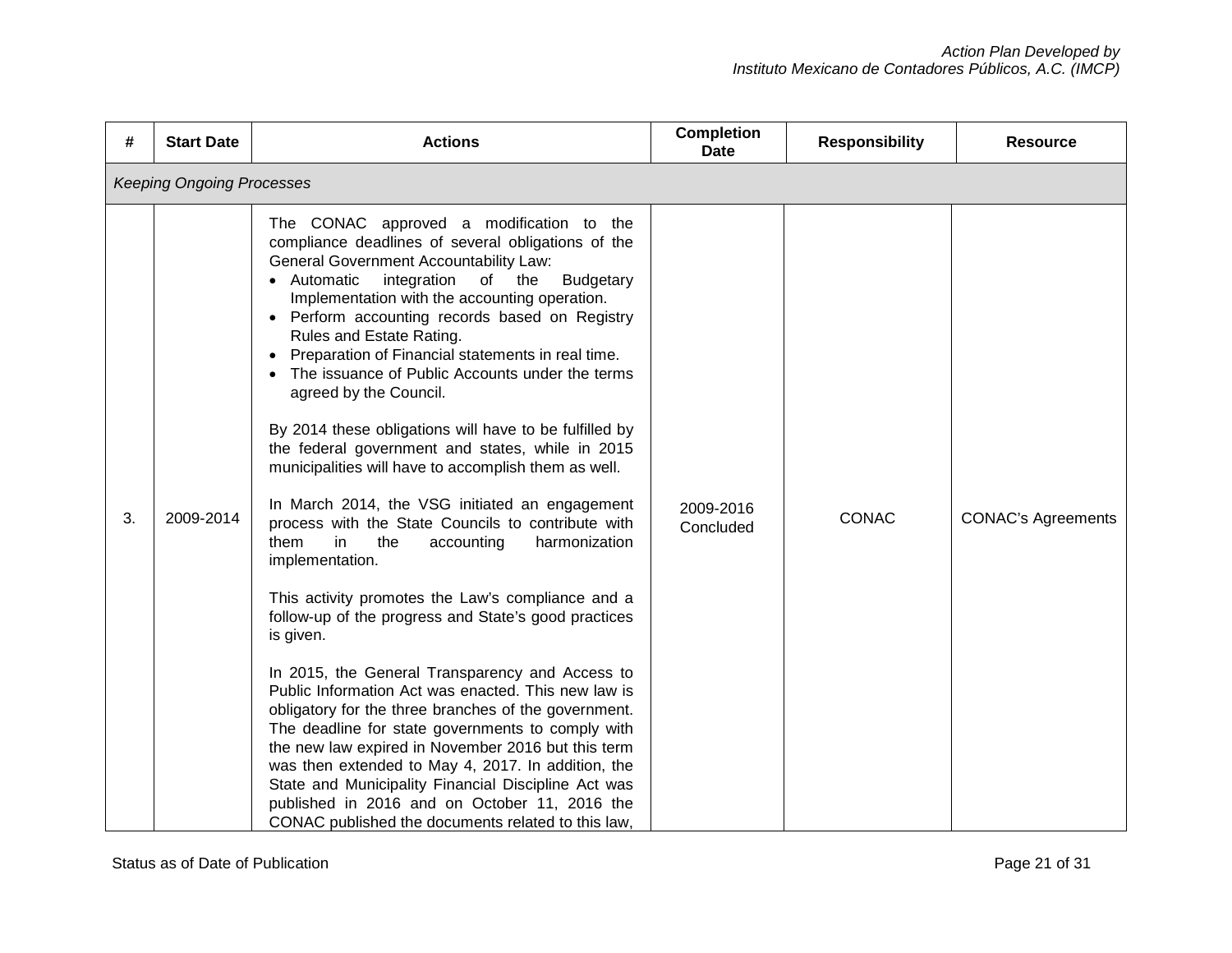|    |                                           | which establish that the law will become obligatory for<br>state governments in 2017 and for the municipal<br>governments in 2018. |         |     |              |  |  |
|----|-------------------------------------------|------------------------------------------------------------------------------------------------------------------------------------|---------|-----|--------------|--|--|
|    | Revision of IMCP's compliance information |                                                                                                                                    |         |     |              |  |  |
| 4. | 2014                                      | Periodically review the responses the IMCP provides<br>regarding self-assessment and updating on the SMO<br>5 section.             | Ongoing | VSG | Study of VSG |  |  |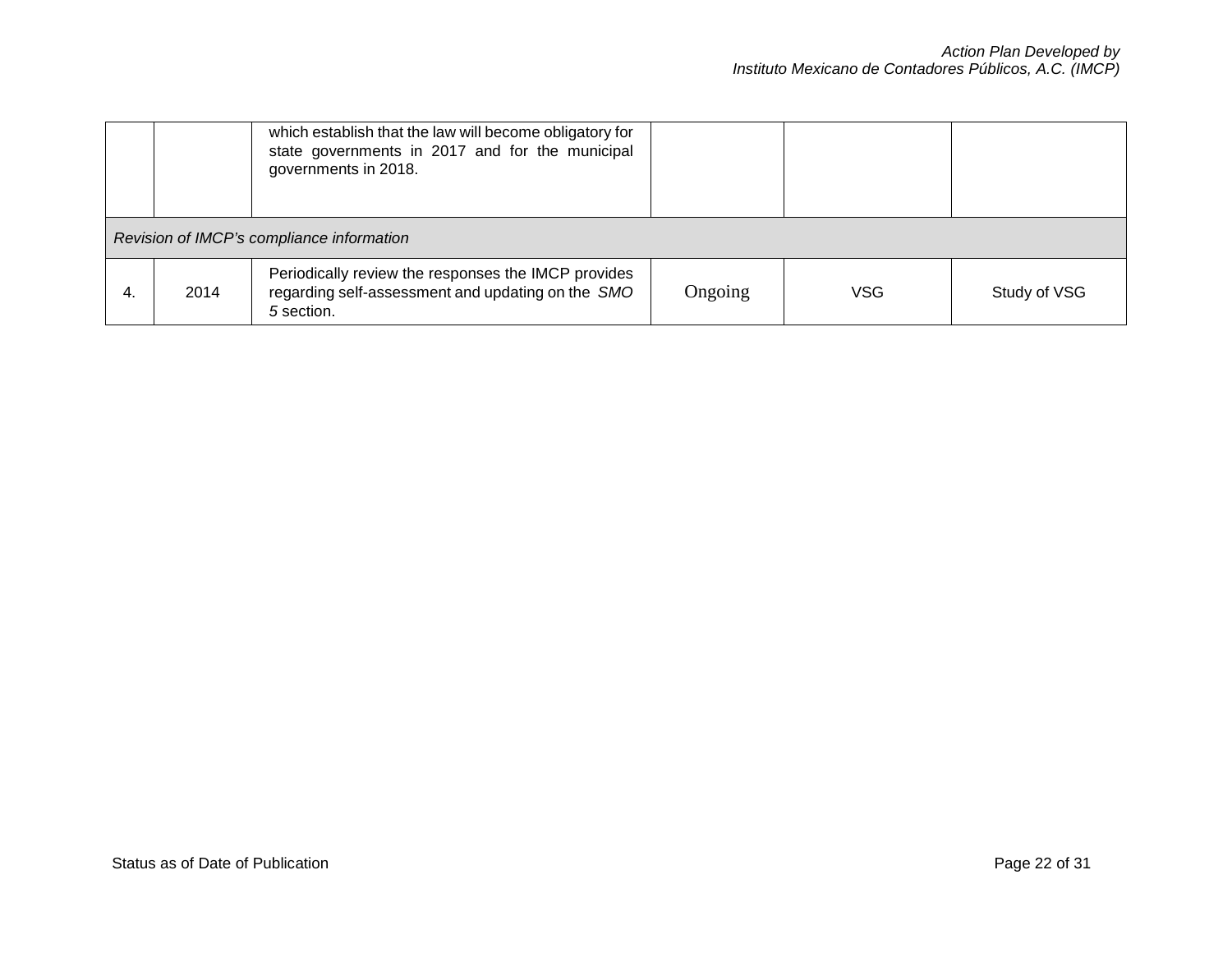| <b>Action Plan Subject:</b>   | SMO 6-Investigation & Discipline                  |
|-------------------------------|---------------------------------------------------|
| <b>Action Plan Objective:</b> | Sustain Investigation and Disciplinary Processes. |

### **Background:**

IMCP has responsibility for investigating and disciplining their members. The mechanism is operated by the National Honor Board and 60 local Honor Committees. At the time the initial SMO Action Plan was prepared, IMCP was planning to appoint a By-Laws Commission to draft recommendations to strengthen the current investigation and discipline (I&D) process that are already included in the new by-laws which were approved on October 25th. and 27th. 2017. All actions were completed as planned and the vote to make the changes was passed.

| #            | <b>Start Date</b>                       | <b>Actions</b>                                                                                                                                                                                                                                                         | <b>Completion</b><br>Date | <b>Responsibility</b>                                           | <b>Resource</b>                                                        |  |  |  |
|--------------|-----------------------------------------|------------------------------------------------------------------------------------------------------------------------------------------------------------------------------------------------------------------------------------------------------------------------|---------------------------|-----------------------------------------------------------------|------------------------------------------------------------------------|--|--|--|
|              | <b>Maintaining Ongoing Processes</b>    |                                                                                                                                                                                                                                                                        |                           |                                                                 |                                                                        |  |  |  |
| 1.           | Ongoing                                 | Continue to use best endeavors to ensure IMCP's<br>investigation and disciplinary mechanism continues<br>to addresses all SMO 6 requirements. This includes<br>review of the existing mechanism and updating the<br>Action Plan for future activities where necessary. | Ongoing                   | <b>IMCP's Legislative</b><br>VP<br>IMCP's By-laws<br>Commission | <b>IMCP's Legislative</b><br>VP<br><b>IMCP's By-laws</b><br>Commission |  |  |  |
|              | Review of IMCP's Compliance Information |                                                                                                                                                                                                                                                                        |                           |                                                                 |                                                                        |  |  |  |
| $\mathbf{2}$ | Ongoing                                 | Perform periodic review of IMCP's response to the<br>IFAC Compliance Self-Assessment questionnaires<br>and update sections relevant to SMO 6 as<br>necessary.                                                                                                          | Ongoing                   | <b>IMCP's Legislative</b><br>VP<br>IMCP's By-laws<br>Commission | <b>IMCP's Legislative</b><br>VP<br>IMCP's By-laws<br>Commission        |  |  |  |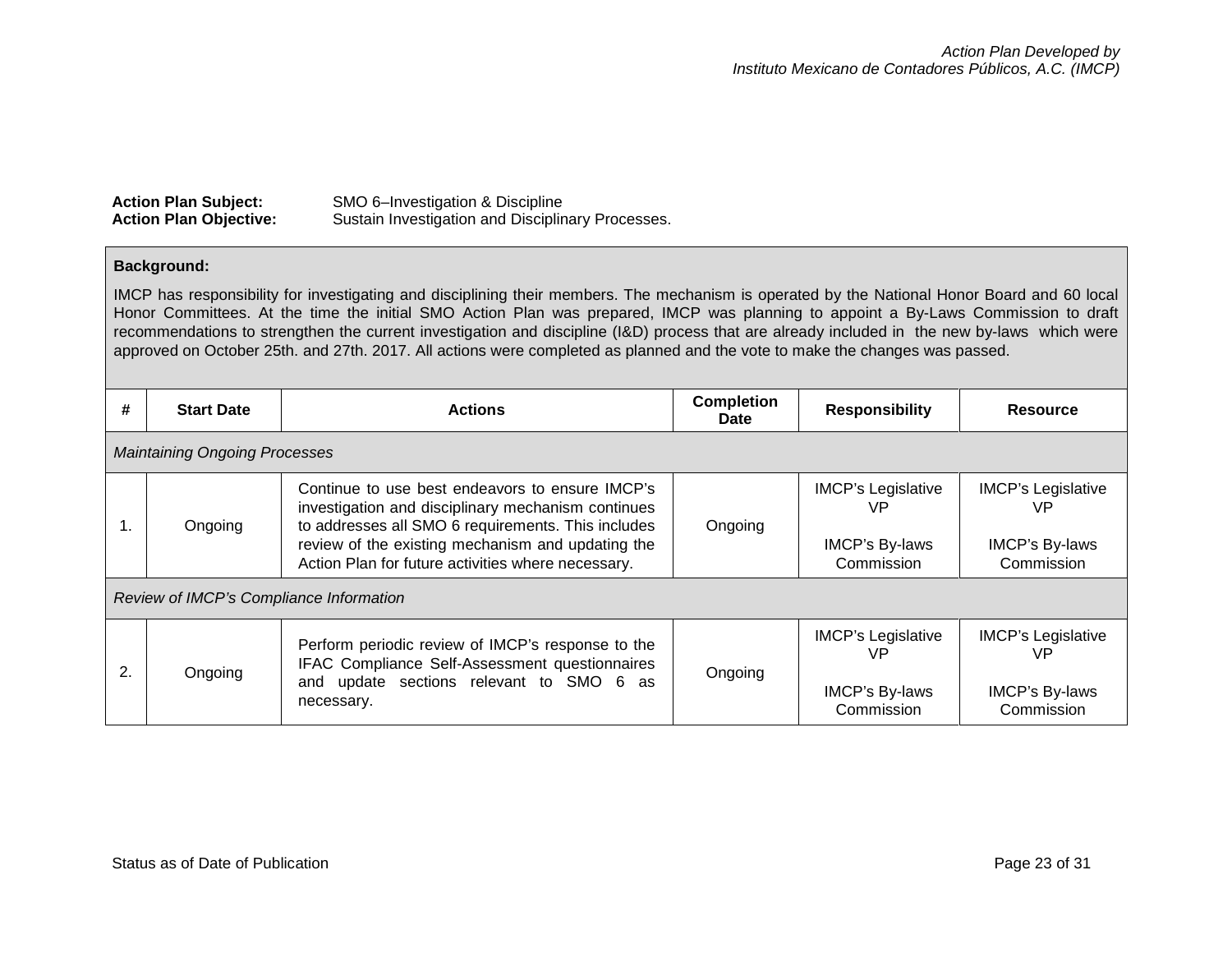# **Main Requirements of SMO 6**

| <b>Requirements</b>                                                                                                                                              | Y | N | <b>Partially</b>          | <b>Comments</b>                                                                                                                                                                                                                                                                                                                                                      |
|------------------------------------------------------------------------------------------------------------------------------------------------------------------|---|---|---------------------------|----------------------------------------------------------------------------------------------------------------------------------------------------------------------------------------------------------------------------------------------------------------------------------------------------------------------------------------------------------------------|
| <b>Scope of the System</b><br>1. A system of investigation, discipline and<br>exists for the<br>appeals<br>accountancy<br>profession. The system is operational. |   |   |                           | The National Honor Board and 60 local Honor Committees, are<br>the ones that investigates the cases in which a violation to the<br>IMCP's By-Laws or code of ethics may exist either by the<br>Colleges or the associates. The National Honor Board is the<br>only one that can take final decisions on appeals arisen in the<br>local Colleges or their associates. |
|                                                                                                                                                                  | Υ |   |                           | In case of Material findings in the AQR's performed by the QA<br>Committee should be timely reported to the Local and National<br>Honor Boards.                                                                                                                                                                                                                      |
|                                                                                                                                                                  |   |   |                           | Requests by the local authorities or as a result of sanctions<br>issued by them to the associates, derived from failures to their<br>professional performance are attended and follow-up by the<br>Honor Boards.                                                                                                                                                     |
| Information about the types of misconduct<br>2.<br>which may bring about investigative actions<br>is publicly available.                                         |   |   | $\boldsymbol{\mathsf{X}}$ | It is internally performed through publications in the IMCP<br>Magazine. In the event that a misconduct becomes a serious<br>one, it is public available and it is disclosed in the annual<br>assemblies of the IMCP and Local Colleges or through a public<br>media if the National or Local Honor Boards decides to do so.                                         |
| <b>Initiation of Proceedings</b><br>"complaints-based"<br>3. Both a<br>and<br>an<br>"information-based" approach are adopted.                                    | Y |   |                           | Both approaches are established. Most of the cases are<br>"complaint based"                                                                                                                                                                                                                                                                                          |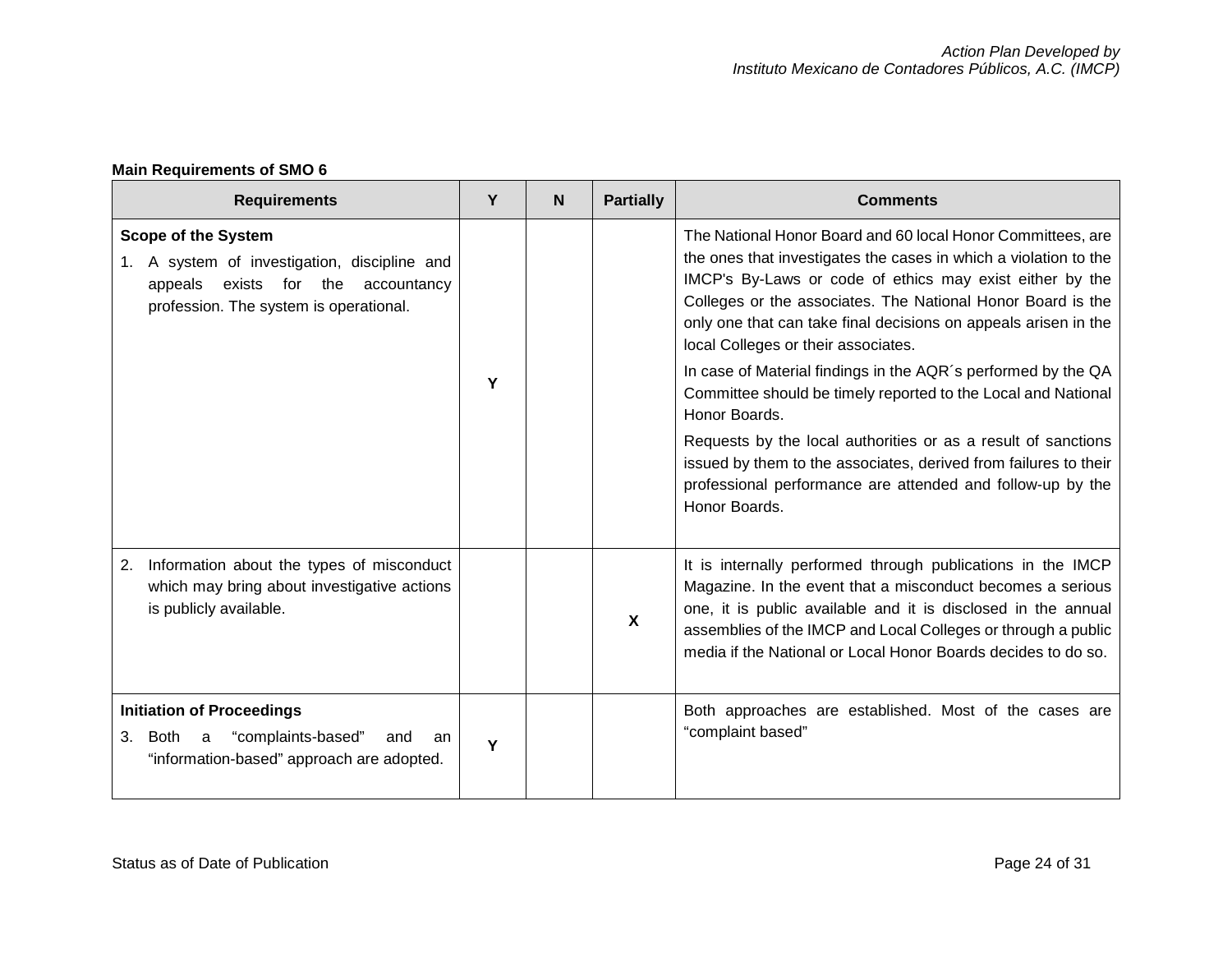|    | <b>Requirements</b>                                                                                                                                                   | Y | N | <b>Partially</b> | <b>Comments</b>                                                                                                                                                                                                                                                                                                                                                                                                                                         |
|----|-----------------------------------------------------------------------------------------------------------------------------------------------------------------------|---|---|------------------|---------------------------------------------------------------------------------------------------------------------------------------------------------------------------------------------------------------------------------------------------------------------------------------------------------------------------------------------------------------------------------------------------------------------------------------------------------|
| 4. | Link with the results of QA reviews has been<br>established.                                                                                                          |   | N |                  | Not formally yet.<br>There has not been any case which merits be considered by<br>the Honor Boards as a result of a QA review.                                                                                                                                                                                                                                                                                                                          |
|    | <b>Investigative Process</b><br>5. A committee or similar body exists for<br>performing investigations.                                                               | Y |   |                  | The Honor Boards are the ones that conduct the investigations.                                                                                                                                                                                                                                                                                                                                                                                          |
| 6. | Members of a committee are independent of<br>the subject of the investigation and other<br>related parties.                                                           | Y |   |                  | This is considered in the By-Laws. Except for very small<br>Colleges where could be impractical.                                                                                                                                                                                                                                                                                                                                                        |
|    | <b>Disciplinary Process</b><br>7. A separate disciplinary committee/entity<br>exists to make disciplinary decisions on<br>referrals from the investigation committee. |   | N |                  | The Honor Board is the one that conducts the investigation and<br>impose sanctions. In significant Colleges such as Mexico, the<br>Honor Board assigns teams from the same board and results<br>are reported to the plenary of the Board in order a verdict is<br>determined. In the case of Monterrey there is an independent<br>Committee that reviews technical matters. When is necessary<br>a consultation is made to other technical Commissions. |
| 8. | Members of the committee/entity include<br>professional accountants as well as non-<br>accountants.                                                                   | Y |   |                  | Normally are Accountants, sometimes advisors are invited<br>without vote (Lawyers).                                                                                                                                                                                                                                                                                                                                                                     |
| 9. | The tribunal exhibits independence of the<br>subject of the investigation and other related<br>parties.                                                               | Υ |   |                  | No comments                                                                                                                                                                                                                                                                                                                                                                                                                                             |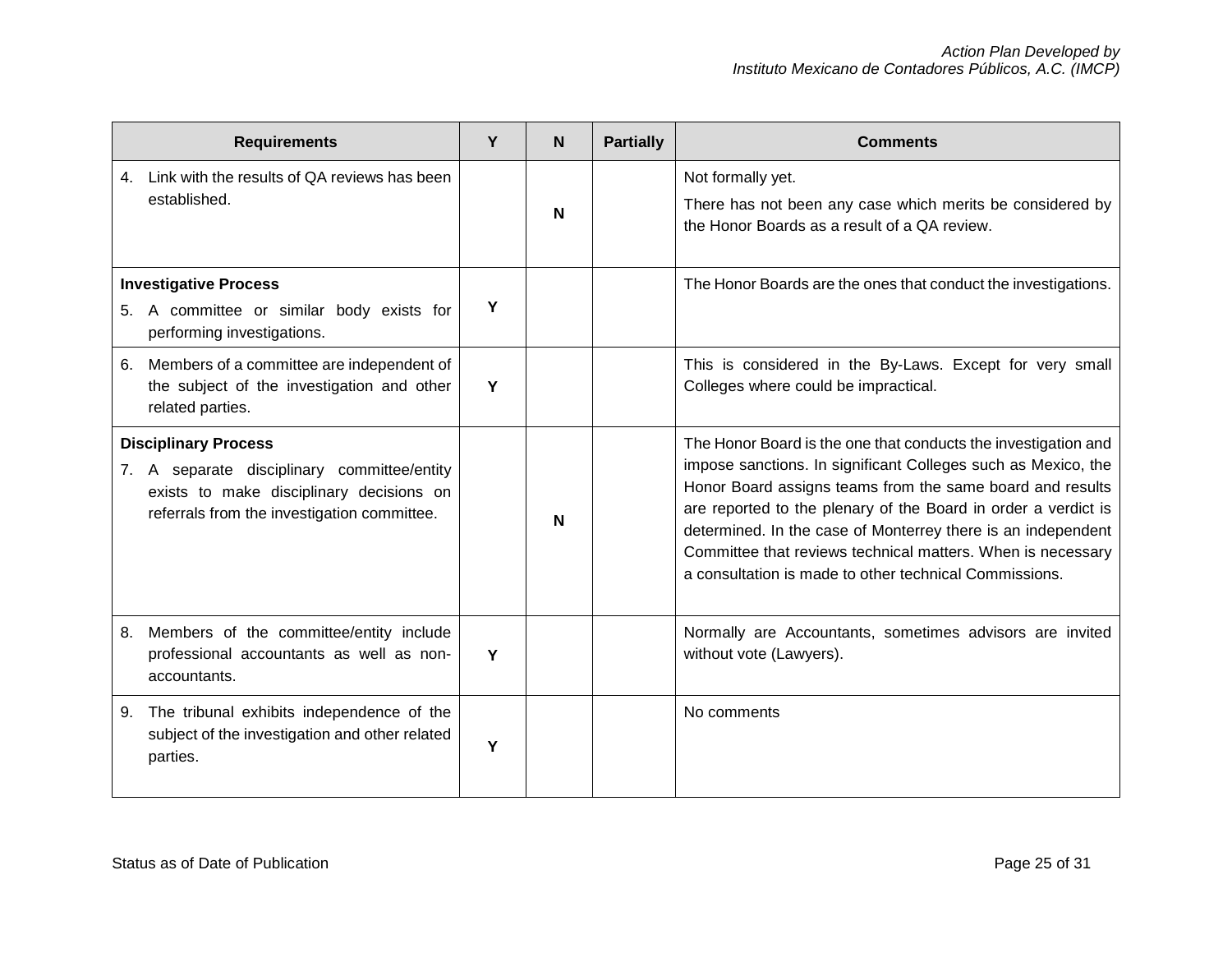| <b>Requirements</b>                                                                                                                                                                                                                                                                | Υ | N | <b>Partially</b>          | <b>Comments</b>                                                                                                                                                                                                  |
|------------------------------------------------------------------------------------------------------------------------------------------------------------------------------------------------------------------------------------------------------------------------------------|---|---|---------------------------|------------------------------------------------------------------------------------------------------------------------------------------------------------------------------------------------------------------|
| <b>Sanctions</b><br>10. The disciplinary system allows imposing an<br>extensive range of penalties. It is particularly<br>important to include (a) loss of professional<br>designation; (b) restriction and removal of<br>practicing rights; and (c) exclusion from<br>membership. | Υ |   |                           | Loss of professional designation; restriction and removal<br>of practicing rights; and exclusion from membership are<br>contemplated, as well as to inform the Government<br>Authorities in case merits mention. |
| <b>Rights of Representation and Appeal</b>                                                                                                                                                                                                                                         |   |   |                           | The Honor Board of the IMCP                                                                                                                                                                                      |
| 11. A third appeals body exists which is separate<br>from both the disciplinary committee and<br>investigative committee.                                                                                                                                                          | Y |   |                           |                                                                                                                                                                                                                  |
| <b>Administrative Processes</b>                                                                                                                                                                                                                                                    |   |   |                           | The IMCP is working in establishing a set of rules. Local                                                                                                                                                        |
| 12. Timeframe targets for disposal of all cases<br>are set.                                                                                                                                                                                                                        |   | N |                           | Colleges have already a set of rules in place.                                                                                                                                                                   |
| 13. Tracking mechanisms to monitor progress in<br>investigation and discipline and related<br>procedures are established.                                                                                                                                                          |   | N |                           | This is informally made. As a matter of fact this topic will be<br>included into the set of rules.                                                                                                               |
| 14. Records of investigations and disciplinary<br>processes are established.                                                                                                                                                                                                       |   |   | $\boldsymbol{\mathsf{X}}$ | Records are kept by the Honor Boards of each College. No<br>formal regulation is in place. The new set of rules will be<br>including this.                                                                       |
| <b>Public Interest Considerations</b>                                                                                                                                                                                                                                              |   |   |                           | This is performed through the IMCP' publications                                                                                                                                                                 |
| 15. Activities are supported to ensure that the<br>public is aware that an investigative and<br>disciplinary system exists in the jurisdiction.                                                                                                                                    | Υ |   |                           |                                                                                                                                                                                                                  |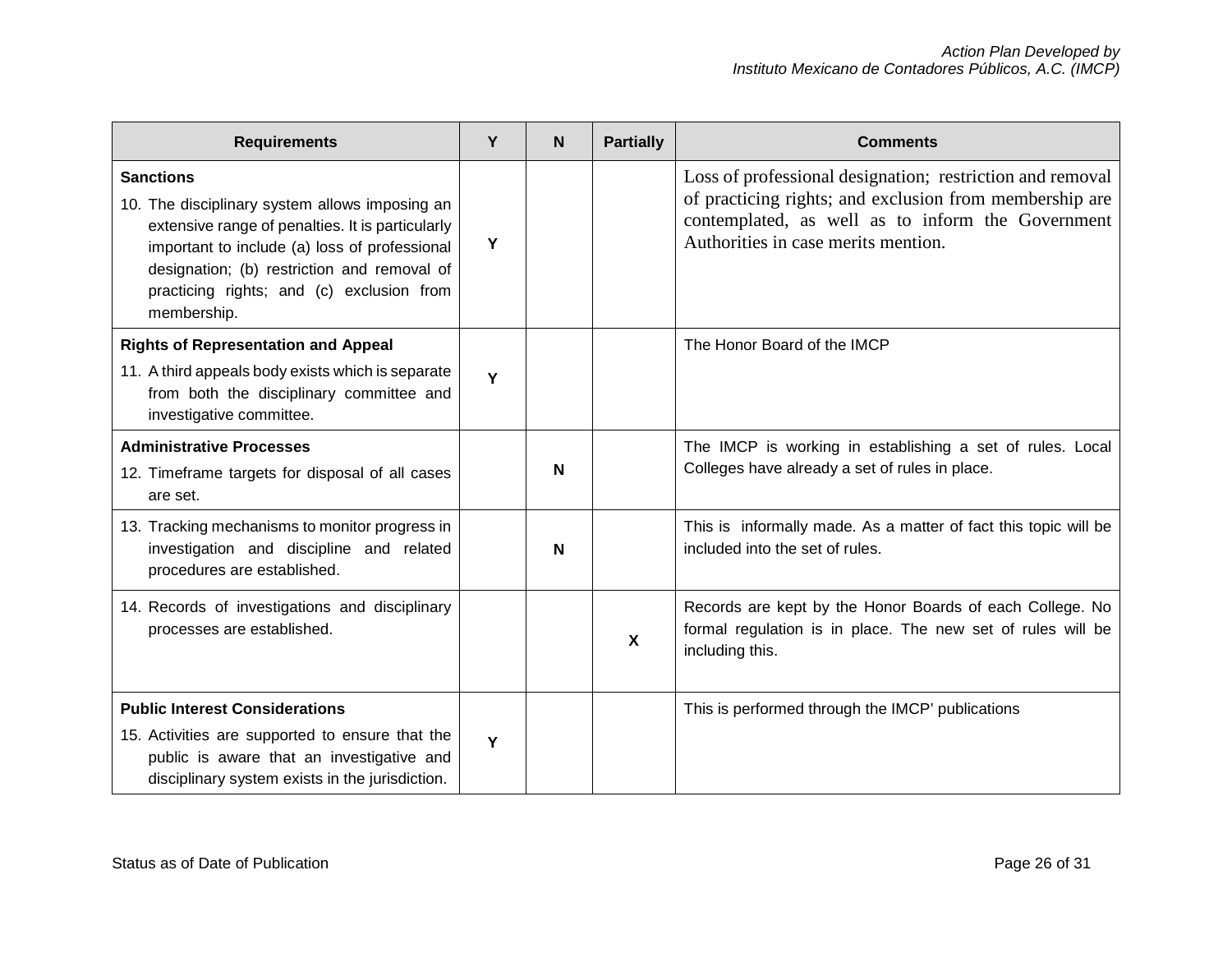| <b>Requirements</b>                                                                                                                                                                                     | Υ | <b>N</b> | <b>Partially</b> | <b>Comments</b>                                                     |
|---------------------------------------------------------------------------------------------------------------------------------------------------------------------------------------------------------|---|----------|------------------|---------------------------------------------------------------------|
| 16. A process for the independent review of<br>complaints on which there was no follow-up<br>established.                                                                                               | N |          |                  | This will be considered in the new set of rules.                    |
| 17. The results of the investigative<br>and<br>disciplinary proceedings are made available<br>to the public.                                                                                            | Y |          |                  | Based on the seriousness of the sanction could be publicly<br>made. |
| <b>Liaison with Outside Bodies</b><br>18. There is an appropriate process for liaison<br>with outside bodies on possible involvement<br>in serious crimes and offences.                                 | Υ |          |                  | This has been implemented with the SAT as well as the CNBV          |
| <b>Regular Review of Implementation and</b><br><b>Effectiveness</b><br>19. Regular review of implementation and<br>effectiveness of the system are performed<br>and corrective actions are implemented. | Υ |          |                  | This is performed by each one of the Honor Boards                   |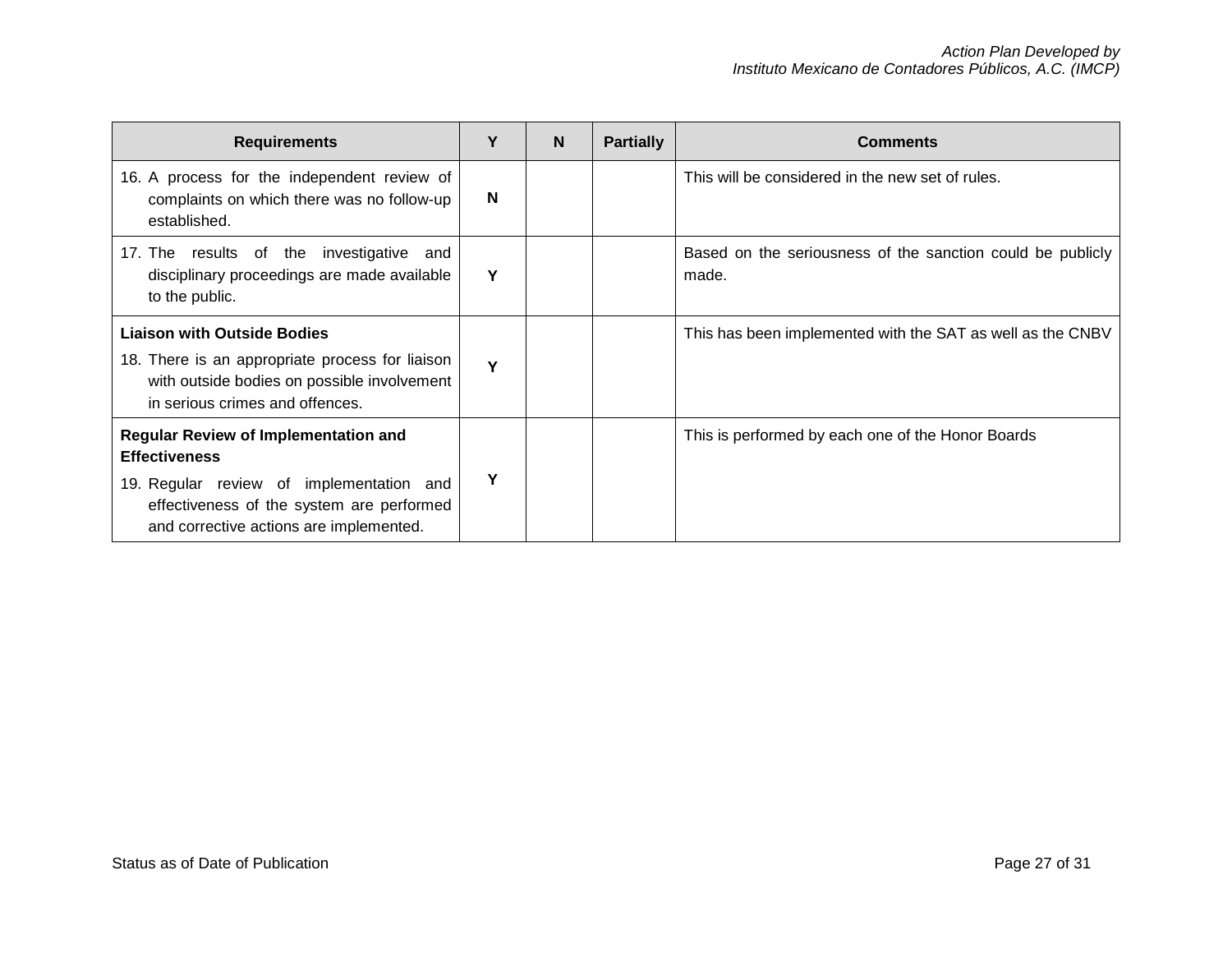#### **Action Plan Subject:** SMO 7 - International Financial Reporting Standards and Other Pronouncements issued by the IASB **Action Plan Objective:** IMCP should continue developing education and training activities to ensure effective implementation of the Mexican GAAP

| #                                                                                                                                                                                                                                                                                                                                                                                                                                                                                    | <b>Start</b><br>Date                                                                                                                                                                                                                                                                                                                                     | <b>Actions</b>                                                                                                                                                                                                                                                                                                                       | <b>Completion Date</b> | <b>Responsibility</b>                                                | <b>Resource</b> |
|--------------------------------------------------------------------------------------------------------------------------------------------------------------------------------------------------------------------------------------------------------------------------------------------------------------------------------------------------------------------------------------------------------------------------------------------------------------------------------------|----------------------------------------------------------------------------------------------------------------------------------------------------------------------------------------------------------------------------------------------------------------------------------------------------------------------------------------------------------|--------------------------------------------------------------------------------------------------------------------------------------------------------------------------------------------------------------------------------------------------------------------------------------------------------------------------------------|------------------------|----------------------------------------------------------------------|-----------------|
| Background:<br>CINIF is the Mexican accounting standards-setter. IMCP is a founding member of CINIF and at the time the Action Plan was prepared, IMCP is using<br>its best endeavors to address the requirements set out in SMO 7. IMCP is the official distributor of IFRS' Bound Volume in Mexico. Financial Institutions<br>in Mexico utilizes the Mexican Standards on a suppletory basis which in most of the cases converge with International Financial Reporting Standards. |                                                                                                                                                                                                                                                                                                                                                          |                                                                                                                                                                                                                                                                                                                                      |                        |                                                                      |                 |
|                                                                                                                                                                                                                                                                                                                                                                                                                                                                                      | IMCP continues the process of working with CINIF and participating actively as a member of the Technical Consulting Committee. IMCP provides<br>early feedback to CINIF regarding new accounting standards projects. IMCP also continues to seek to have active participation in the IASB and<br>respond to all comment processes initiated by the IASB. |                                                                                                                                                                                                                                                                                                                                      |                        |                                                                      |                 |
| Maintain awareness of IFRS                                                                                                                                                                                                                                                                                                                                                                                                                                                           |                                                                                                                                                                                                                                                                                                                                                          |                                                                                                                                                                                                                                                                                                                                      |                        |                                                                      |                 |
| $\mathbf{1}$ .                                                                                                                                                                                                                                                                                                                                                                                                                                                                       | Ongoing                                                                                                                                                                                                                                                                                                                                                  | Continue to work with CINIF on drafting and<br>reviewing new Mexican Financial Reporting<br>Standards (Mexican FRS) to ensure proper<br>convergence with IFRS:                                                                                                                                                                       | Ongoing                | <b>IMCP's Financial Reporting</b><br>Standards Commission<br>(CONIF) | <b>CONIF</b>    |
|                                                                                                                                                                                                                                                                                                                                                                                                                                                                                      |                                                                                                                                                                                                                                                                                                                                                          | We review all exposure drafts (EDs)<br>$\bullet$<br>issued by CINIF and provide them<br>with our comments and technical<br>analysis.<br>CINIF technical researchers are<br>$\bullet$<br>invited to participate in our monthly<br>sessions when complex new<br>standards or technical issues need<br>to be reviewed in detail, before |                        |                                                                      |                 |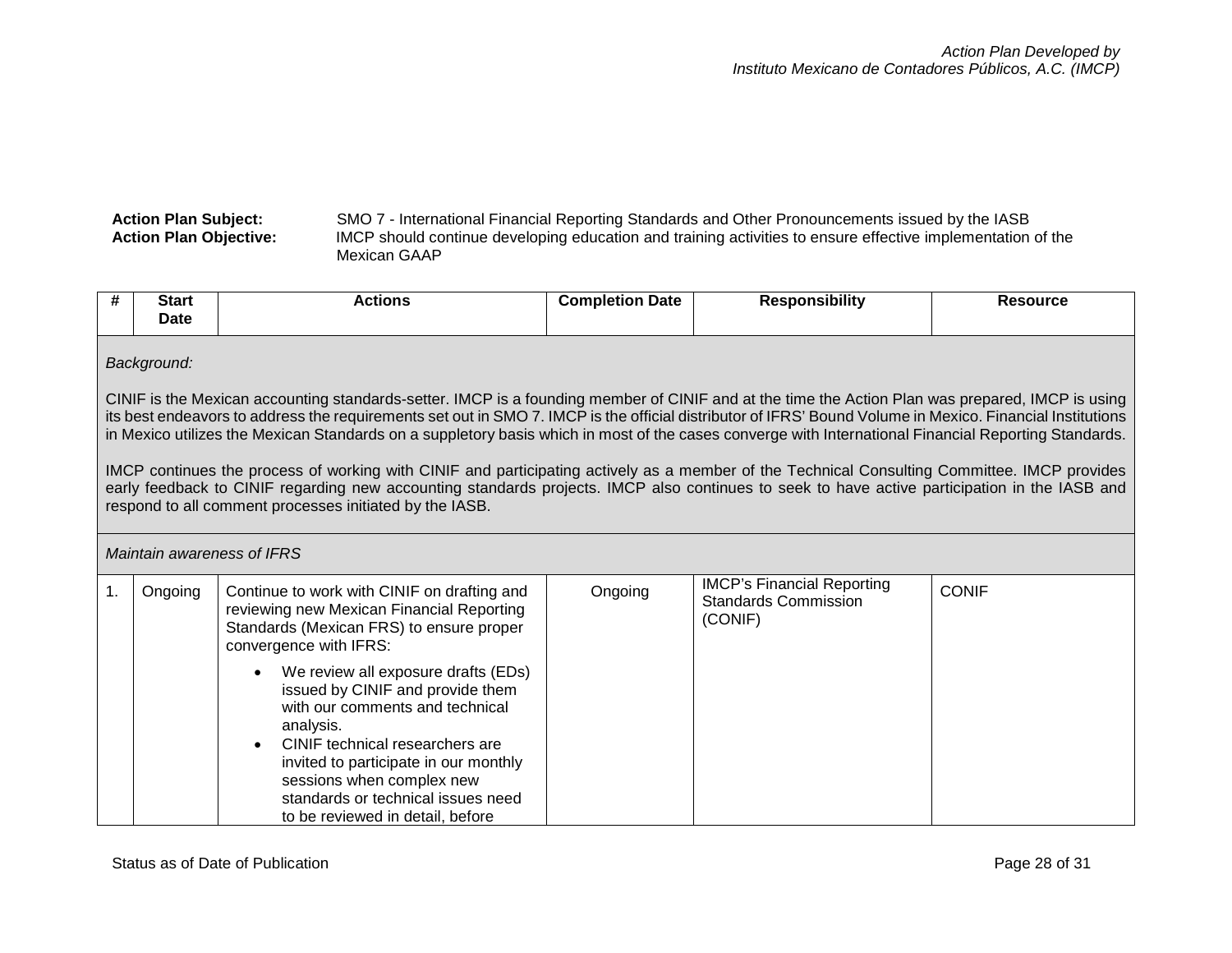| # | <b>Start</b><br><b>Date</b> | <b>Actions</b>                                                                                                                                                                                                                                                                                                                                                                                                                                                                                                                                                                                                                                                                                                                                                                                                                                                                                                                                                                                                                                                                                             | <b>Completion Date</b> | <b>Responsibility</b> | <b>Resource</b> |
|---|-----------------------------|------------------------------------------------------------------------------------------------------------------------------------------------------------------------------------------------------------------------------------------------------------------------------------------------------------------------------------------------------------------------------------------------------------------------------------------------------------------------------------------------------------------------------------------------------------------------------------------------------------------------------------------------------------------------------------------------------------------------------------------------------------------------------------------------------------------------------------------------------------------------------------------------------------------------------------------------------------------------------------------------------------------------------------------------------------------------------------------------------------|------------------------|-----------------------|-----------------|
|   |                             | issuing the final version of the<br>standard for public comments.<br>As requested by CINIF, we<br>participate in drafting the EDs.<br>We have assisted in the review and<br>draft of the Exhibit V supplement of<br>Mexican FRS, included in the book<br>issued by the CINIF with respect to<br>the differences between Mexican<br>FRS versus IFRS. The new version<br>of this book will be issued by<br>November 2017.<br>We have a page in the Monthly<br>$\bullet$<br>IMCP's technical magazine, to<br>include articles aimed to assist the<br>accounting profession in better<br>understanding Mexican FRS or<br>IFRS. During this later period,<br>emphasis is being made on new<br>Standards, mainly Revenue, Cost of<br>contracts, Financial assets and<br>liabilities, Leasing and Employee<br>benefit liabilities.<br>We have worked during 2016 in<br>$\bullet$<br>preparing the Glossary of technical<br>terms and words, which already was<br>reviewed and approved by the<br>CINIF eliminating the need to include<br>technical definitions in a specific<br>section of each of the Standards |                        |                       |                 |
|   |                             | issued.<br>During 2016 CINIF formed a<br><b>Revenue and Contract Costs</b><br>Transition Group to assist preparers<br>of financial information better<br>understand these new Standards.                                                                                                                                                                                                                                                                                                                                                                                                                                                                                                                                                                                                                                                                                                                                                                                                                                                                                                                   |                        |                       |                 |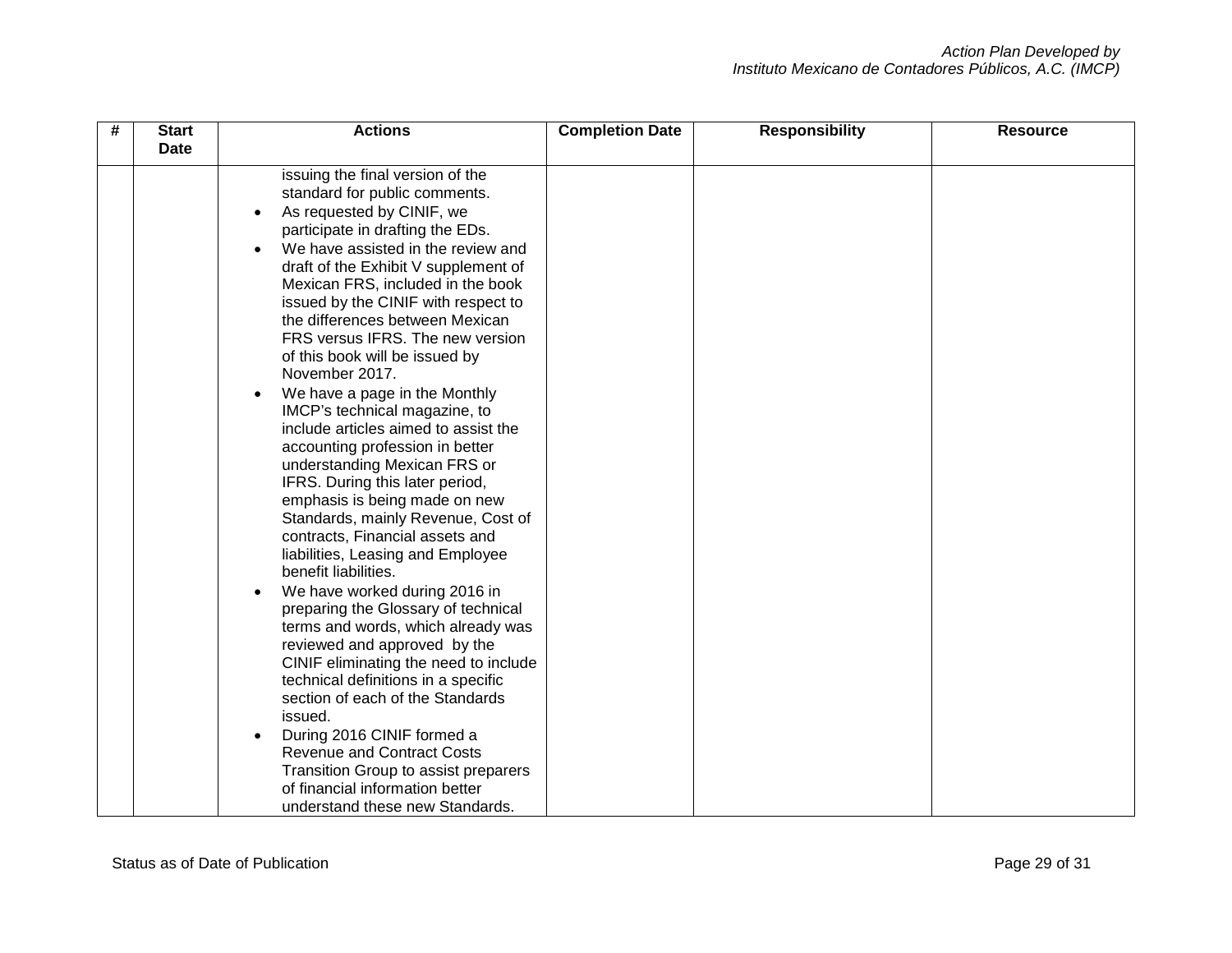| #  | <b>Start</b><br><b>Date</b> | <b>Actions</b>                                                                                                                                                                                                                                                                                                                                                                                                                                                                                                                                                                                                                      | <b>Completion Date</b> | <b>Responsibility</b> | <b>Resource</b>           |
|----|-----------------------------|-------------------------------------------------------------------------------------------------------------------------------------------------------------------------------------------------------------------------------------------------------------------------------------------------------------------------------------------------------------------------------------------------------------------------------------------------------------------------------------------------------------------------------------------------------------------------------------------------------------------------------------|------------------------|-----------------------|---------------------------|
|    |                             | Four CONIF members have been<br>participating in this Group.                                                                                                                                                                                                                                                                                                                                                                                                                                                                                                                                                                        |                        |                       |                           |
| 2. | Ongoing                     | Continue to participate actively as a member<br>of CINIF's Technical Consulting Committee<br>in order to ensure adequate oversight prior to<br>issuance of new Mexican FRS that converge<br>with IFRS:<br>The President of CONIF has a seat<br>$\bullet$<br>in the Technical Committee with<br>voice and vote.<br>We have monthly meetings on the<br>$\bullet$<br>second Monday of each month.<br>We participate actively in reviewing<br>$\bullet$<br>and discussing CINIF's annual work<br>plan, new Standards, Technical<br>reports, Orientations and<br>Interpretations on technical issues,<br>before their final publication. | Ongoing                | <b>CONIF</b>          | <b>President of CONIF</b> |
| 3. | Ongoing                     | Seek active participation with IASB in order<br>to provide valuable input to CINIF regarding<br>the IASB standard-setting process and the<br>issuance of new IFRS.<br>We provide to CINIF our technical<br>$\bullet$<br>comments regarding the EDs issued<br>by IASB, before the issuance of the<br>response letter prepared by CINIF.<br>We participate in the panels<br>$\bullet$<br>organized by IASB and CINIF in<br>Mexico to provide our technical<br>comments on IFRS.<br>Through CINIF we provided our input<br>on the Exposure Draft on the                                                                                | Ongoing                | <b>CONIF</b>          | Members of CONIF          |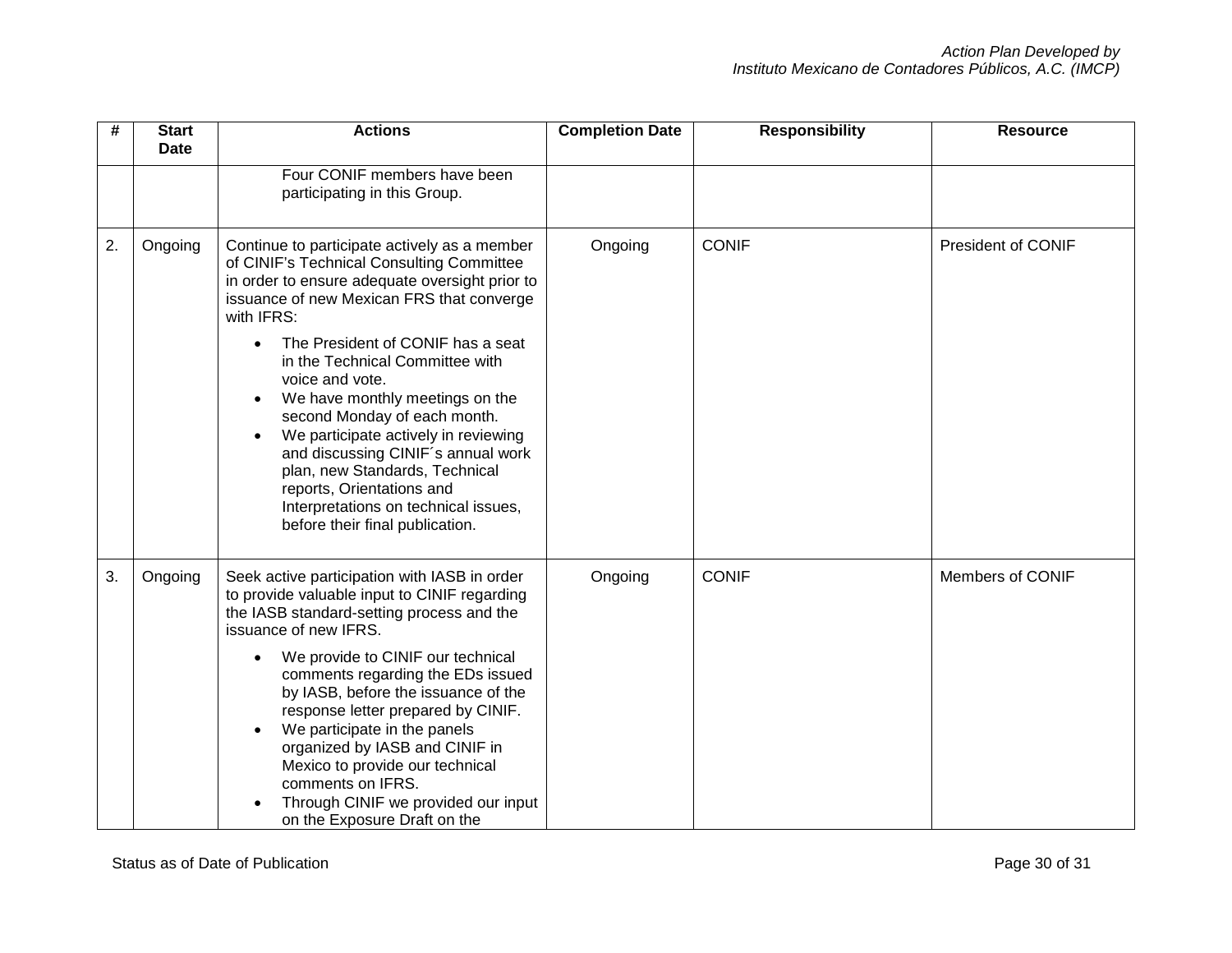| #  | <b>Start</b><br><b>Date</b>          | <b>Actions</b>                                                                                                                                                 | <b>Completion Date</b> | <b>Responsibility</b> | <b>Resource</b> |
|----|--------------------------------------|----------------------------------------------------------------------------------------------------------------------------------------------------------------|------------------------|-----------------------|-----------------|
|    |                                      | Conceptual Framework issued by<br>IASB and IASB's Agenda<br>Consultation.                                                                                      |                        |                       |                 |
|    | <b>Maintaining Ongoing Processes</b> |                                                                                                                                                                |                        |                       |                 |
|    |                                      | Review of IMCP's Compliance Information                                                                                                                        |                        |                       |                 |
| 4. | Ongoing                              | Perform periodic review of IMCP's responses<br>to the IFAC Compliance Self-Assessment<br>questionnaires and update sections relevant<br>to SMO 7 as necessary. | Ongoing                | <b>CONIF</b>          | <b>CONIF</b>    |